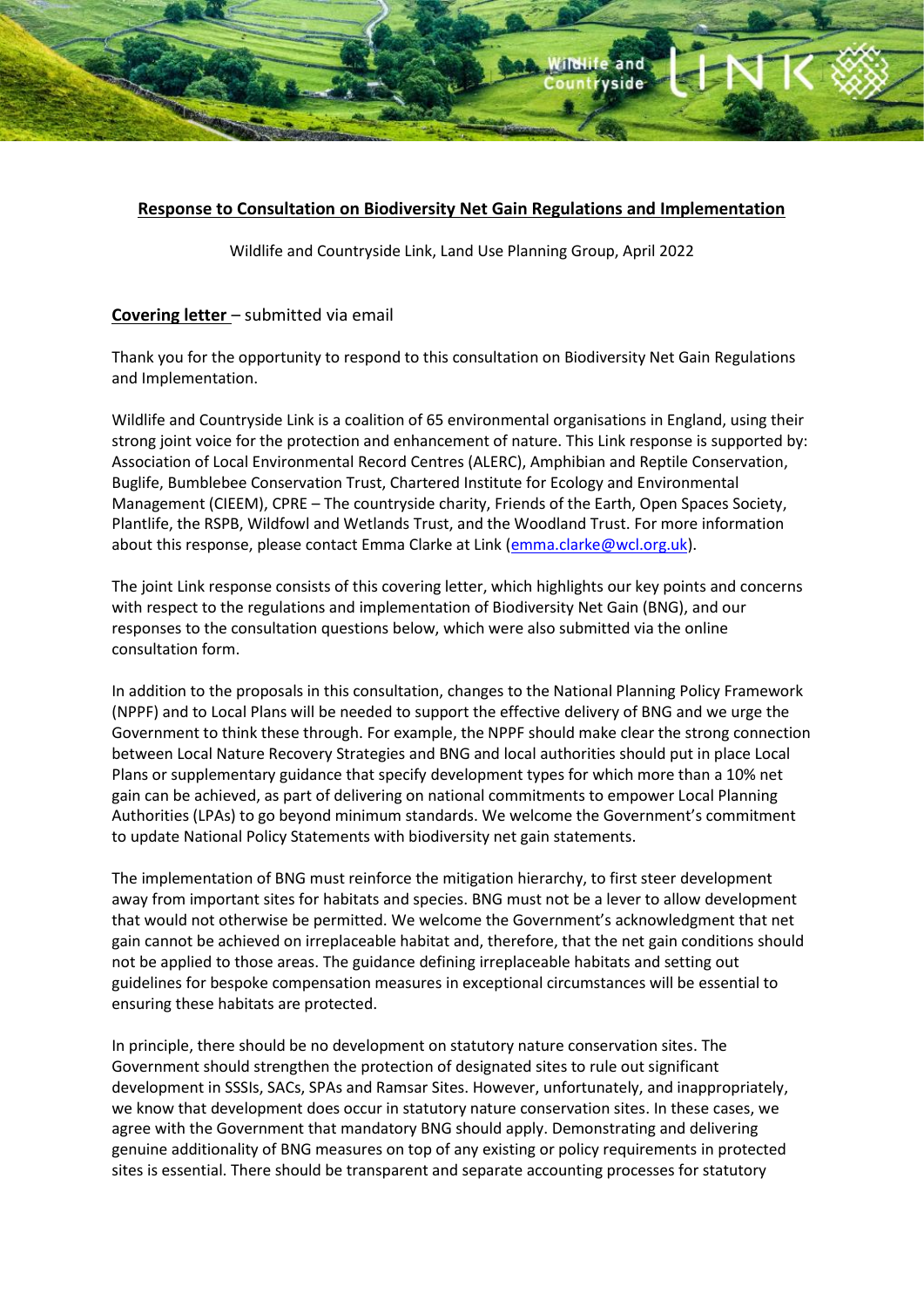funding and private funding, to ensure that private finance is not used to meet statutory obligations and goals, as a substitute to providing required and necessary public funding for nature.

We welcome the application of mandatory BNG to Nationally Significant Infrastructure Projects (NSIPs) and look forward to engaging further on a net gain approach for the marine environment. However, the Government should go further, faster, to apply mandatory BNG to NSIPs, as these projects are often the most environmentally damaging. The Government should go beyond a 10% mandatory minimum net gain and increase the current 30-year maintenance period to ensure the delivery of genuine gains for nature. Many NSIPs already have committed to the principle of net gain or no net loss and should be pushed to go further. While many aspects of the approach for TCPA applications can be applied to terrestrial NSIP projects, we want to flag that the delivery of net gain for large-scale projects like NSIPs may need to take strategic approaches in order to deliver the best outcomes for biodiversity. There should also be a different approach to BNG in the intertidal and marine environment and we look forward to engaging with Government further on these topics.

There are significant risks to statutory credits as a mechanism to meet the BNG requirement where BNG is not actually deliverable. If it is too easy to access credits, it risks undermining the effectiveness of the BNG policy as a whole. In areas of high land value, having statutory credits too easily available runs the risk of leading to all developments opting for statutory credits and creating whole areas diminished for wildlife. If there are statutory credits, the system must ensure that these are a last resort for developers by pricing statutory credits significantly above market value and ensure the administrative requirements are not simpler than those of registering offsite gains.

We welcome the Government's acknowledgment that BNG must be delivered on top of, not replace, existing statutory duties or requirements. However, we disagree with several of the Government's proposals on applying the principle of additionality (please see our response to Q44 – 47 for more detail). BNG must be additional to any existing statutory duties or requirements, including for protecting and enhancing protected or designated sites or habitats.

BNG should not be stacked with any offset-type environmental service payments, such as carbon offset credits, to prevent net environmental loss. However, with the right advice, standards and accounting, BNG could be stacked with other environmental service payments that are providing genuinely additional public benefit, such as Environmental Land Management scheme payments. An integrated, robust and transparent accounting and reporting system will be essential to demonstrate and ensure that BNG measures are genuinely additional to other measures.

We are concerned that the monitoring, reporting and enforcement requirements, in particular for onsite delivery of BNG, but also offsite gains, are not sufficient to ensure genuine gains are being delivered over the long-term. Currently, onsite gains have no monitoring or reporting requirements. Also, any breach of the planning condition of BNG is practically unenforceable by the local planning authority (see the response to Q52 for more detail and explanation).

Onsite and offsite gains should be monitored to the same standard, a stronger level than is currently proposed. Offsite gains are proposed to be monitored through self-reporting by landowners, which will not ensure the right expertise, training and transparency in monitoring and reporting. There should be a requirement for the scrutiny of onsite and offsite gains by ecological experts through the local planning authority to monitor and report on the delivery of offsite gains. Local planning authorities need the resources and ecological expertise to monitor and scrutinise onsite gains over the full obligation period (30 years). The Government should introduce an enforcement mechanism for local planning authorities if promised onsite or offsite gains are not delivered.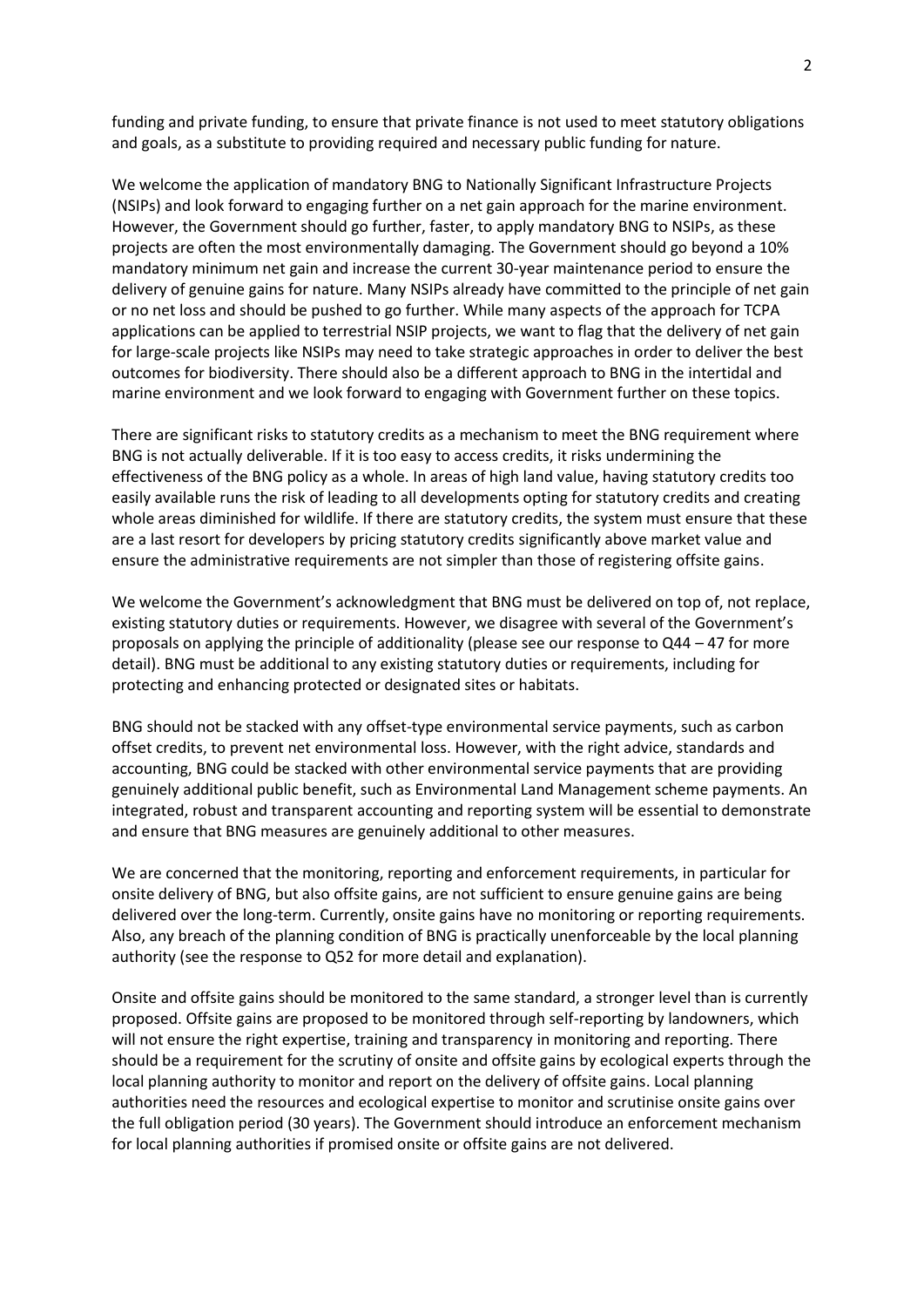There is not yet sufficient detail on the proposals to assess whether the policy-level reporting, evaluation and enforcement will be sufficient to ensure the success of the BNG policy as well as evaluate BNG's contribution (among other tools and mechanisms to drive better environmental outcomes) to the achievement of other ambitions, such as the objectives in the 25 Year Environment Plan and the species abundance target in the Environment Act. In particular, BNG will have implications for species conservation, and there is a lack of reference and monitoring plans to evaluate the impact of BNG on species and assess the contribution of BNG to halting the decline of species abundance by 2030.

We agree with the proposal in the consultation for a requirement to share biodiversity gain plans and monitoring report data with local environmental record centres (LERCs). As well as an obligation to submit to long-term repositories like LERCs, there should be a requirement for these data to be in national standards and formats to ensure they are FAIR (findable, accessible, interoperable and reusable). This will improve transparency and scrutiny and contribute to the overall environmental information base. There is a need to specify that this robust evidence base must be consulted to inform all aspects of BNG at project level and policy level.

Finally, we wish to flag a number of areas where there are opportunities to support the effective delivery of Biodiversity Net Gain or where there are gaps in the considerations of the consultation.

- Local Nature Recovery Strategies should help inform the application of the mitigation hierarchy to first direct development away from protected and important habitats, including those identified for nature's recovery, and then help direct the delivery of onsite and offsite biodiversity net gain to ensure the best outcomes for local biodiversity and to achieve national environmental targets and objectives for habitat creation, restoration and connectivity. Defra should set out how biodiversity net gain plans and planning authorities should connect LNRSs to delivery of BNG.
- The consultation briefly touched on how to encourage securing net gain for longer than the minimum 30-year maintenance period. Conservation covenants will have an important role to play. What are the incentives for landowners to enter their land under BNG schemes into conservation covenants? What are other sources of long-term funding for nature restoration? What is the route from BNG delivery to protecting net gain sites in perpetuity? What is the route to designation and appropriate policy protection, to help achieve the Government's commitment of 30x30?
- The £4 million committed in the CSR21 for Local Planning Authorities to help prepare to implement Biodiversity Net Gain is not adequate, especially as BNG will now apply to NSIPs, as well as TCPA applications. We estimate that £43 million per annum will be required to build Local Planning Authorities' capacity to deliver Biodiversity Net Gain. In addition, many local authorities will also be producing Local Nature Recovery Strategies, will require an additional £16.4 million annually for LNRS operational costs. LPAs are currently underresourced and many lack the ecological expertise crucial to the delivery of LNRSs and BNG (only 39% of LPAs have in-house ecological ecologists). A holistic funding approach to ensure that currently under-resourced LPAs have the adequate resources and the ecological expertise necessary for LNRS, BNG and the general scrutiny of planning applications is essential and missing from this consultation.
- As it has the potential to cause negative and lasting environmental impacts, permitted development should not be exempt from BNG. This is especially in relation to the agriculture to residential conversion and in the conversion of office space to residential. At a minimum, species legislation, Green Infrastructure and BNG should be made matters for local consideration through the 'Prior Approval' process which most permitted development rights are subject to.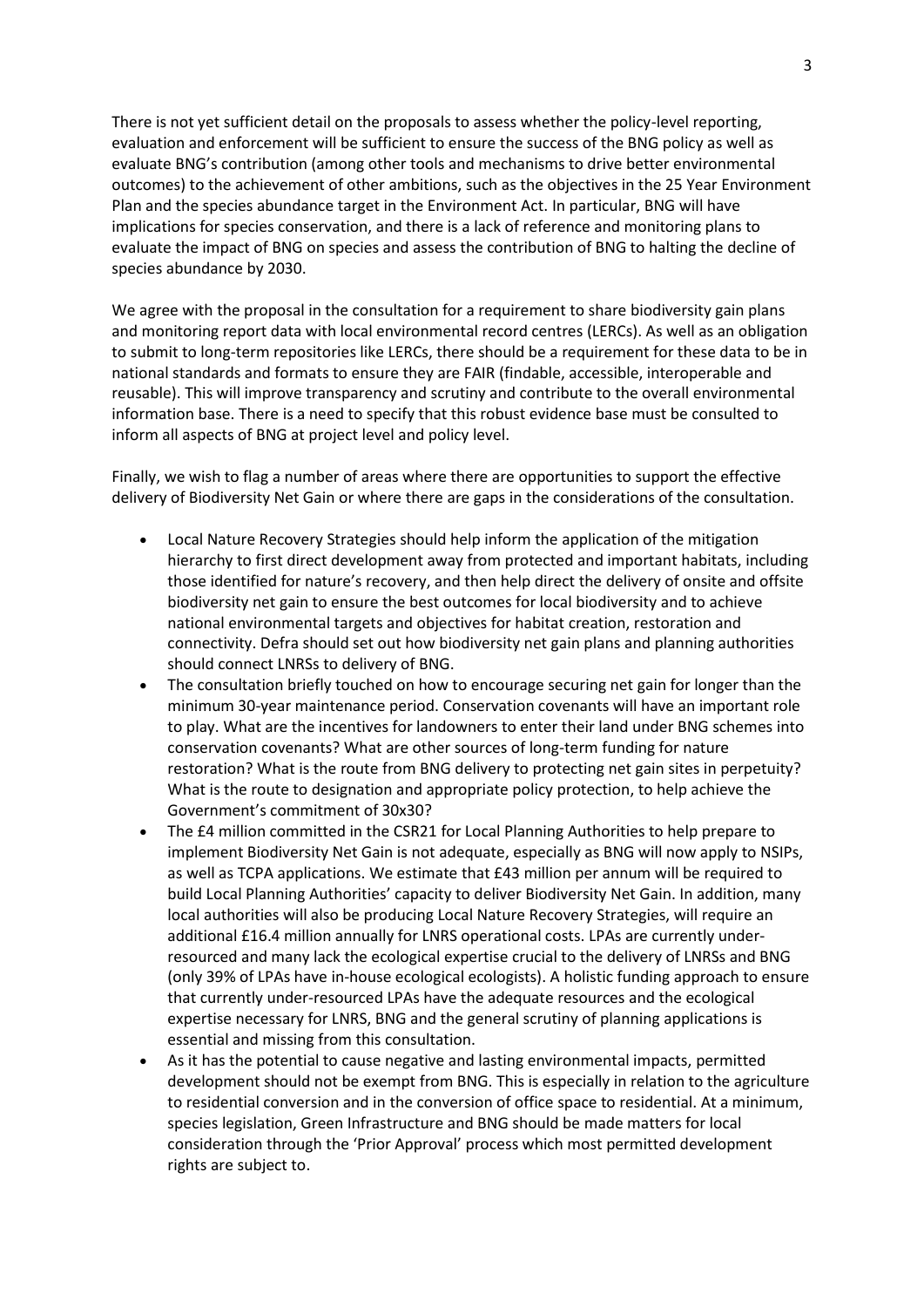• We look forward to further consultation and updating of the biodiversity metric. The biodiversity metric must be fit-for-purpose, including to accurately capture brownfield sites, acknowledging that it does not cover species, and must be applied and interpreted by a trained expert ecologist.

# **Response to questions** – submitted via email and via the online consultation form

# **Part 1: Defining the scope of the BNG requirement for Town and Country Planning Act 1990**

# **Part 1.1: Exemptions**

1.1.1: Developments impacting habitat below a minimum size 'de minimis' threshold for biodiversity net gain

1. Do you agree with our proposal to exempt development which falls below a de minimis threshold from the biodiversity net gain requirement?

a) for area-based habitat:

· **No (please explain why not)**

No, we do not agree with the proposal to exempt development which falls below a de minimus threshold from the biodiversity net gain requirement, especially for medium distinctiveness habitats. The size and extent of a habitat is not always related to its value or the potential impacts of its loss or damage, including for connectivity and cumulative effects. This is particularly true in the urban environment.

b) for linear habitat (hedgerows, lines of trees, and watercourses):

# · **No (please explain why not)**

No, we do not agree with the proposal to exempt development which falls below a de minimus threshold from the biodiversity net gain requirement, especially for medium distinctiveness habitats. The size and extent of a habitat is not always related to its value or the potential impacts of its loss or damage, including for connectivity and potential fragmentation of a landscape for species use. This is particularly true in the urban environment.

A de minimis exemption for linear habitats, whether hedgerows, treelines or watercourses, could have a serious fragmentary effect and damage connectivity at a landscape scale. This poses serious consequences for species and in particular in light of the permeability needed in a climate change scenario. For example, any impact on watercourses has the potential to affect the flow of water and the movement of wildlife, potentially further damaging habitats and species in the rest of the watercourse. Furthermore, habitats on the edge of watercourses can reduce damage to the watercourse, for example by preventing sediment and pollutants from entering the watercourse. Damage to these can mean damage to the watercourse as a whole through increased pollution. Therefore, any impact on linear habitats, especially watercourses and their immediate surroundings, needs to be accounted for in biodiversity net gain.

Road verges must be included in the definition of linear habitat. There are nearly 313,500 miles of rural road verges in the UK – equivalent in area to our remaining lowland species-rich grassland. 700 species of wildflower grow on road verges – nearly 45% of our total flora – but there has been a 20% drop in floral diversity due to poor management and nutrient pollution. This has a knock-on effect for many other species and ecological connectivity across the landscape.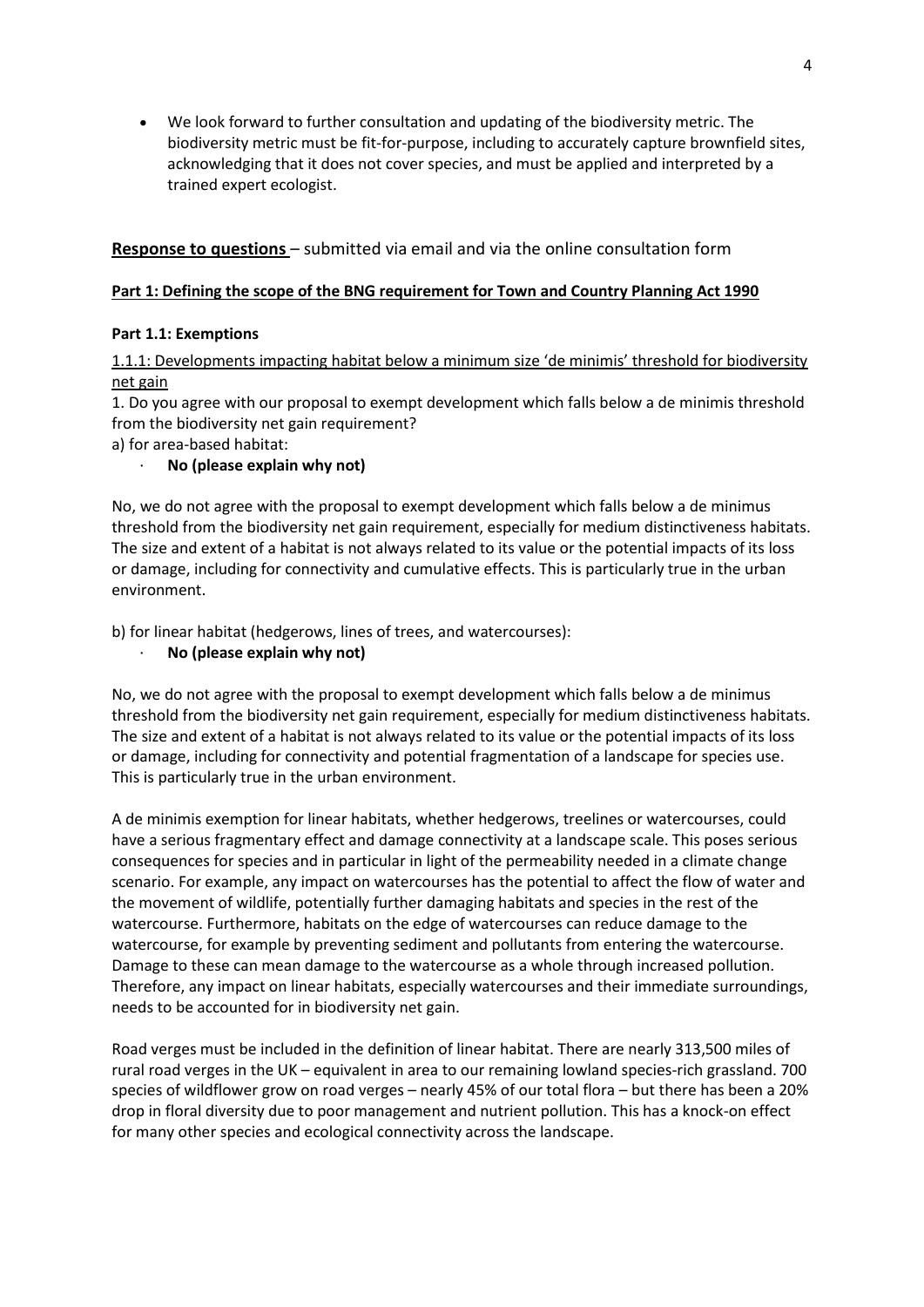#### 1.1.2: Householder applications

2. Do you agree with our proposal to exempt householder applications from the biodiversity net gain requirement?

· **Yes**

Yes, notwithstanding our objections to the proposed de minimus threshold and PDR exemptions, we agree that householder applications should be exempted from the biodiversity net gain requirement, except in the circumstance where a proposed extension results in significant loss of medium or high-distinctiveness habitat, such as the loss of an adjacent woodland or meadow.

It will remain important to ensure biodiversity impacts can still be considered and that gardens are not universally lost to development. Guidance and other incentives should be provided to discourage biodiversity loss by a thousand cuts.

#### 1.1.3: Change of use applications

3. Do you agree with our proposal to exempt change of use applications from the biodiversity net gain requirement?

#### · **No (please explain why not)**

No, change of use applications should not be exempted from the biodiversity net gain requirement.

Change of use applications can have impacts on existing habitats, for example, changing use of a grassland habitat to recreational use, such as in Lincolnshire where the Wildlife Trusts have found that a growth in change of use applications to caravan parks has resulted in disturbance from increased footfall and recreational pressures on adjacent reserves and fragile coastal areas. Another example where change of use applications can have impacts on habitats is changes in grazing type and pressure on a given site, such as in Worcestershire where the Wildlife Trusts have found that change of use applications from agriculture to livery stables resulted in relatively low intensity grazing by cattle being replaced by more intensive grazing by horses and ponies.

As it has the potential to cause negative and lasting environmental impacts, permitted development should not be exempt from BNG. This is especially in relation to the agriculture to residential conversion and in the conversion of office space to residential. At a minimum, species legislation, Green Infrastructure and BNG should be made matters for local consideration through the 'Prior Approval' process which most permitted development rights are subject to.

#### 1.1.4: Creation of biodiversity gain sites

4. Do you think developments which are undertaken exclusively for mandatory biodiversity gains should be exempt from the mandatory net gain requirement?

#### · **No (please explain why not)**

No, we do not agree with the proposal to make an exemption for projects which enhance biodiversity for the purpose of discharging the mandatory net gain condition by applying a no net loss requirement to them. Applying mandatory BNG to these projects will reduce the risk of inappropriate net gain design by ensuring they apply the mitigation hierarchy when delivering net gain: first avoidance of impacts, then mitigation, then compensation, then gains. It also will remove the risk of projects claiming they were undertaken exclusively for BNG in order to be exempt from mandatory BNG.

This exemption should also not exist for other environmental impact mitigation purposes because these types of projects can change habitats or manage them in different ways, with the potential to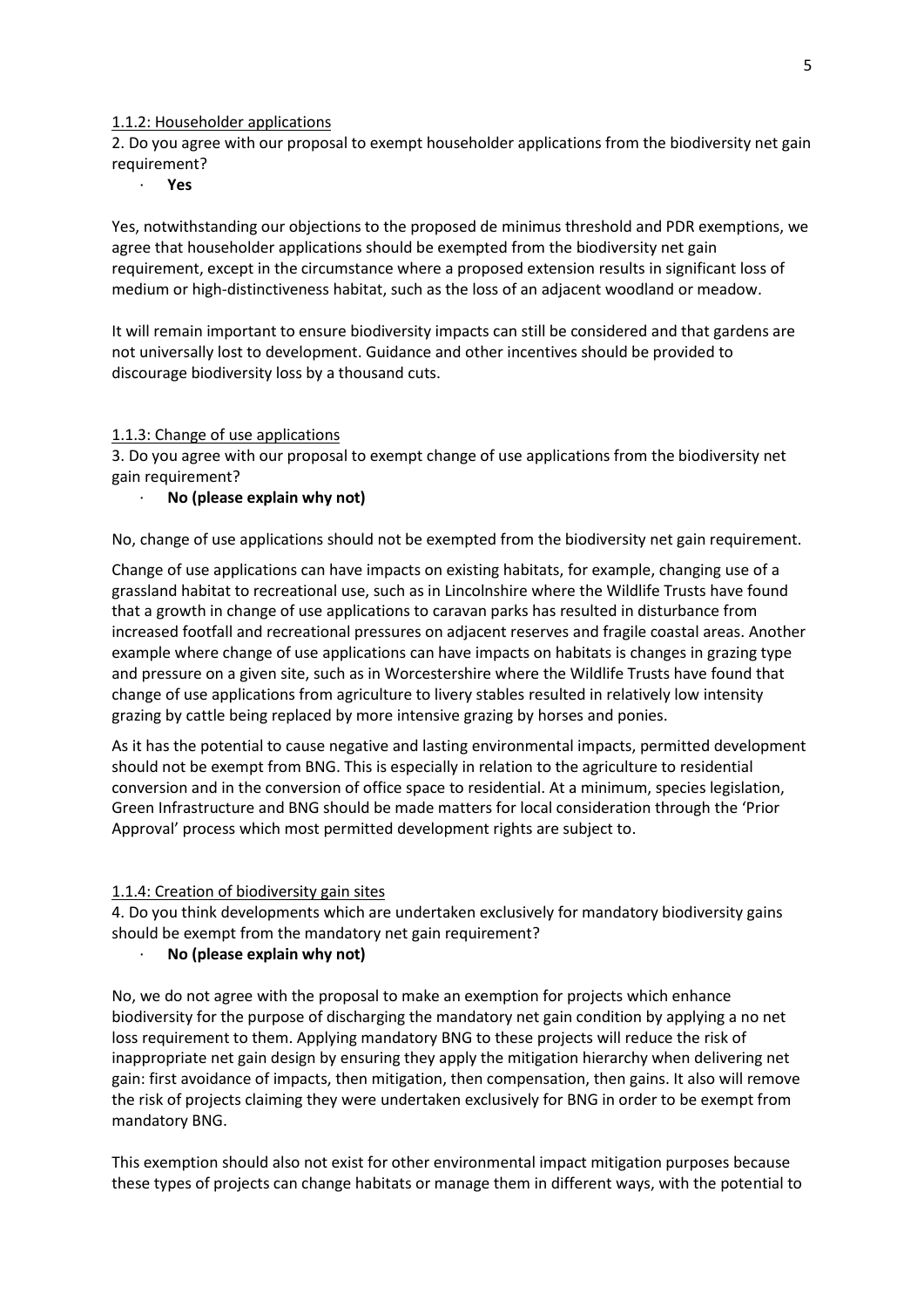have implications for biodiversity. Applying mandatory biodiversity net gain will ensure each project and its impact on biodiversity is evaluated in order to maximize co-benefits of the project for biodiversity and to ensure that biodiversity loss is minimised or compensated through BNG.

# 1.1.5: Self-builds and custom housebuilding

5. Do you think self-builds and custom housebuilding developments should be exempt from the mandatory net gain requirement?

## · **No (please explain why not)**

No, self-builds and custom housebuilding developments should not be exempt from the mandatory net gain requirements. Net gain can be delivered on self-builds and custom housebuilding developments. The small site metric could help simplify the BNG process for self-builds and custom housebuilding sites.

It is not always the case that self-builds are both sustainable and small-scale. There is an increased tendency for self builds to be in more rural areas where the likelihood of biodiversity impacts is greater. Small developments may have large indirect impacts upon adjacent sites or for ecological connectivity.

Even when self-builds and custom house-building are of a small scale, they can still result in the loss of priority habitats. For example, the Wildlife Trusts reports that there have been applications approved for a self-build on a former Local Wildlife Site in Cheshire, which contains areas of dryheath and acid grassland.

The cumulative impacts of multiple developments, even at small scales, can result in cumulative loss of habitats and biodiversity, especially in areas of high biodiversity value. For example, the Government's impact assessment for mandatory BNG shows that 12% of permissioned residential units are small sites – these will add up to have large cumulative environmental impacts.

There should not be a blanket exemption which creates a loophole for developers or self builders who are building multiple sites. Where self-builds and custom housebuilding is part of a larger site, it will be important to ensure phasing on BNG through these elements.

# 1.1.6: Brownfield sites

6. Do you agree with our proposal not to exempt brownfield sites, based on the rationale set out above?

### · **Yes**

Yes, we strongly welcome the Government's proposal not to exempt brownfield sites from mandatory BNG. We agree that brownfield sites can be of high environmental value, in which case BNG should be applied. In cases where a brownfield site is of low environmental value, this offers significant potential for achieving BNG.

As well, applying BNG to brownfield sites, which are typically found in urban or suburban environments, is consistent with the approach of maximizing the co-benefits of nature's recovery for people's health and wellbeing.

The biodiversity metric must be fit-for-purpose and applied and interpreted by a trained ecologist in order to accurately capture the biodiversity of brownfield sites.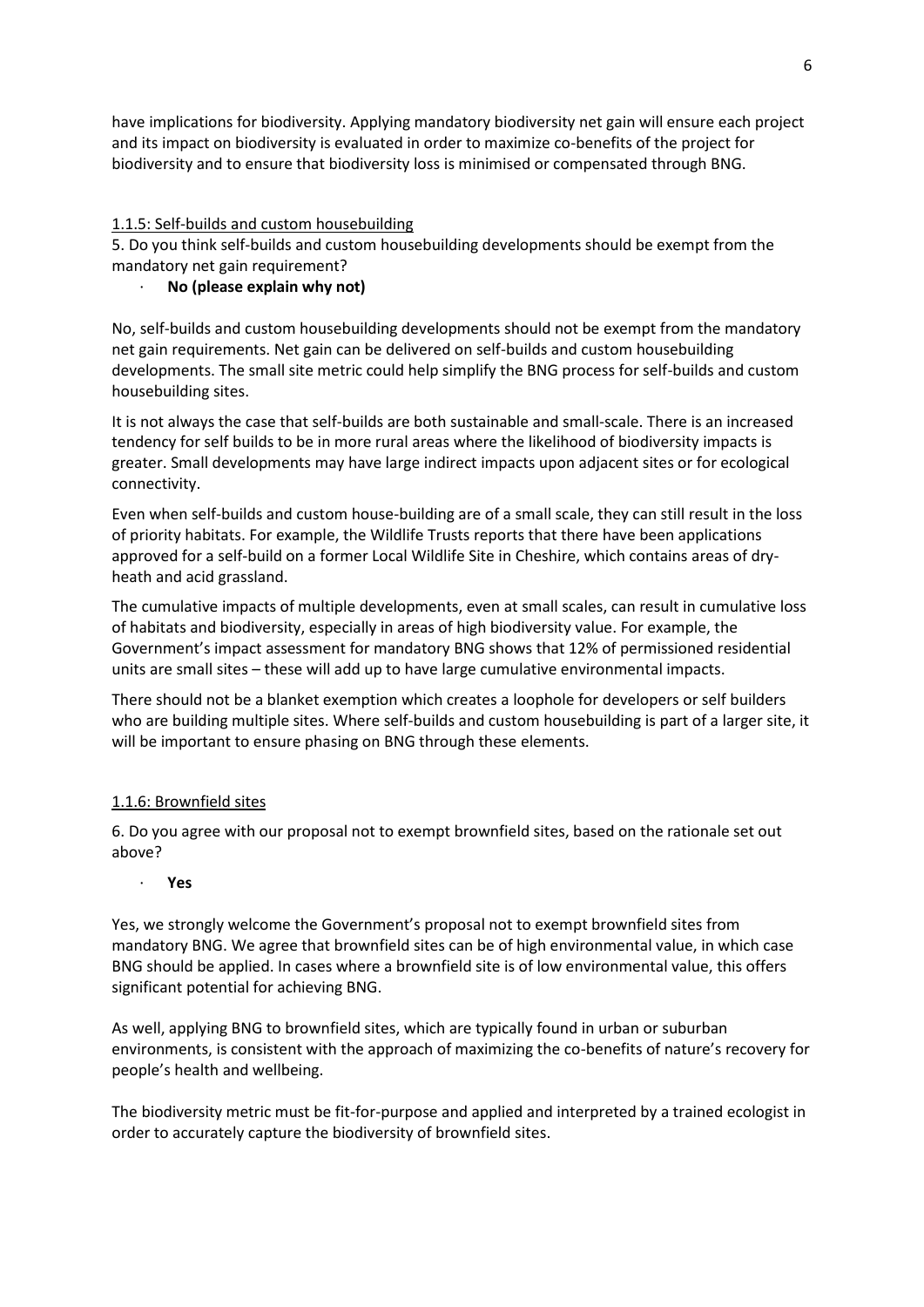1.1.7: Temporary permissions

7. Do you agree with our proposal not to exempt temporary applications from the biodiversity net gain requirement?

· **Yes**

Yes, we agree that temporary applications should not be exempted from the BNG requirement. Longer temporary permissions might cause significant and long-term negative impacts on biodiversity. For example, solar farms are considered 'temporary' as they are time-limited projects, but are often long-running and can be environmentally damaging. As well, sensitive or semi-natural habitats can suffer long-term and even potentially irreversible damage from short periods of vehicle use.

1.1.8: Developments for which permitted development rights are not applicable due to their location in conservation areas, areas of outstanding natural beauty or national parks 8. Do you agree with our proposal not to exempt developments which would be permitted development but are not on account of their location in conservation areas, such as in areas of outstanding natural beauty or national parks?

· **Yes**

Yes, we agree with the proposal not to exempt developments which would be permitted development but are not on account of their location in conservation areas, National Parks or Areas of Outstanding Natural Beauty. These locations are important for nature and the standards for protection of biodiversity in these areas should be maintained.

In general, as it has the potential to cause negative and lasting environmental impacts, permitted development should not be exempt from BNG. This is especially in relation to the agriculture to residential conversion and in the conversion of office space to residential. At a minimum, species legislation, Green Infrastructure and BNG should be made matters for local consideration through the 'Prior Approval' process which most permitted development rights are subject to.

### 1.1.9: General question on exemptions

9. Are there any further development types which have not been considered above or in the previous net gain consultation, but which should be exempt from the biodiversity net gain requirement or be subject to a modified requirement?

### · **No**

No, there are no further development types which we believe should be exempt from the biodiversity net gain requirement or subject to a modified requirement.

As it has the potential to cause negative and lasting environmental impacts, permitted development should not be exempt from BNG. This is especially in relation to the agriculture to residential conversion and in the conversion of office space to residential. At a minimum, species legislation, Green Infrastructure and BNG should be made matters for local consideration through the 'Prior Approval' process which most permitted development rights are subject to.

We would also like to flag a potential large loophole, if not addressed, which is how BNG will apply to retrospective planning consents and planning consents granted through the enforcement process or in relation to appeals.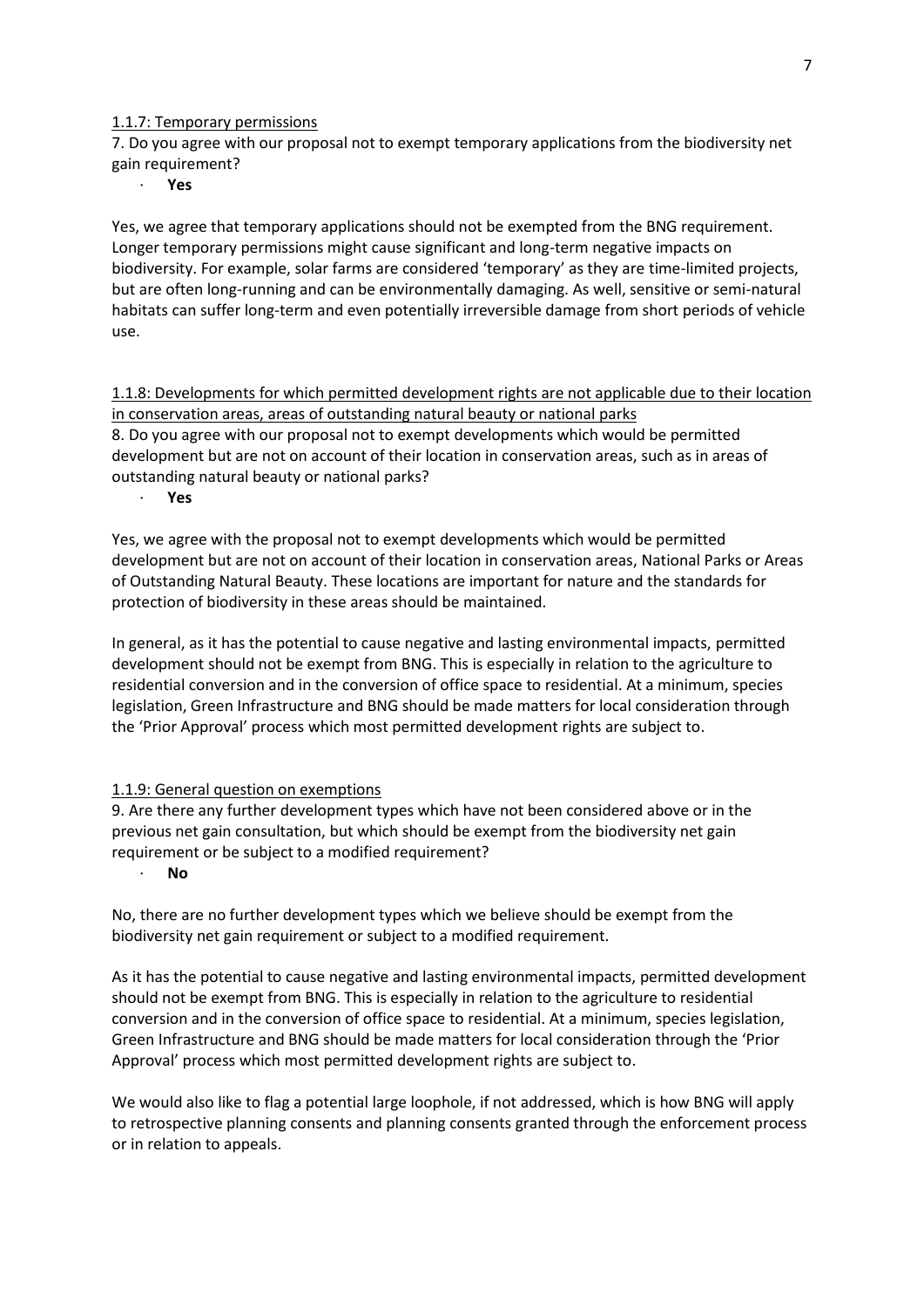#### **Part 1.2: Development within statutory designated sites for nature**

10. Do you agree with our proposal not to exempt development within statutory designated sites for nature conservation from the biodiversity net gain requirement?

· **Yes**

Yes, we agree that development within statutory designated sites for nature conservation should not be exempted from the biodiversity net gain requirement.

The Government should strengthen the protection of designated sites to rule out significant development in SSSIs, SACs, SPAs and Ramsar Sites.

The mitigation hierarchy must be properly applied to steer development away from protected sites (statutory and non-statutory). We think the Government's proposals and communications should be stronger in emphasizing the mitigation hierarchy to ensure it is properly applied. For example, the chart on page 7 (also the Annex B form on page 99), does not address avoidance as the first principle to be exhausted, and the site selection and mitigation hierarchy section of the chart on page 14 should made more clear. The pre-application submission of biodiversity information should include checks on how the mitigation hierarchy has been adhered to, by requiring sections F, G and H of the BNG template form to be submitted. Information on how alternative locations and separate designs have been considered to avoid harm should be included (there may be overlaps with any required EIAs).

However, we know that unfortunately, and inappropriately, development does occur in statutory nature conservation sites and in these cases, mandatory BNG should apply. BNG should not excuse otherwise unacceptable developments or impacts on statutory sites – the NPPF must be clear that BNG must not factor in decisions about whether the harms outweigh the benefits and BNG must not be used to justify development being approved. Any planning application or BNG assessment coming forward which shows a protected site will be impacted should serve as a red flag.

We agree with the Government's statement that the biodiversity net gain requirement is additional to any existing legal or policy requirements for statutory protected areas and their features (species are often features of designated sites), including restoration and conservation of designated features and the achievement of favourable conservation status and favourable condition. We strongly agree that demonstrating and delivering genuine additionality of BNG measures in protected sites is essential.

In particular, we are concerned that there is a risk of using private finance to meet statutory obligations and goals and reducing or not increasing crucial statutory funding. Sufficient public investment is needed to fulfil statutory obligations, such as improving the condition of statutory protected sites, and meet statutory environmental goals. We cannot and should not rely on private finance through mechanisms such as BNG to bring our statutory sites up to favourable conservation status and favourable condition. There should be transparent and separate accounting processes for statutory funding and private funding, to ensure that private finance does not lead to reductions in statutory funding.

We also want to highlight some of the practical challenges in demonstrating and delivering genuine additionality of BNG in statutory protected sites. It will be challenging to separate out the mitigation and compensation needed to meet statutory requirements, especially for protected species, from the biodiversity net gain requirement. There will be overlap with irreplaceable habitat - we recommend that the Government map out how much irreplaceable habitat is within the designated sites network. Allowing enhancements of statutory sites creates the possibility for two different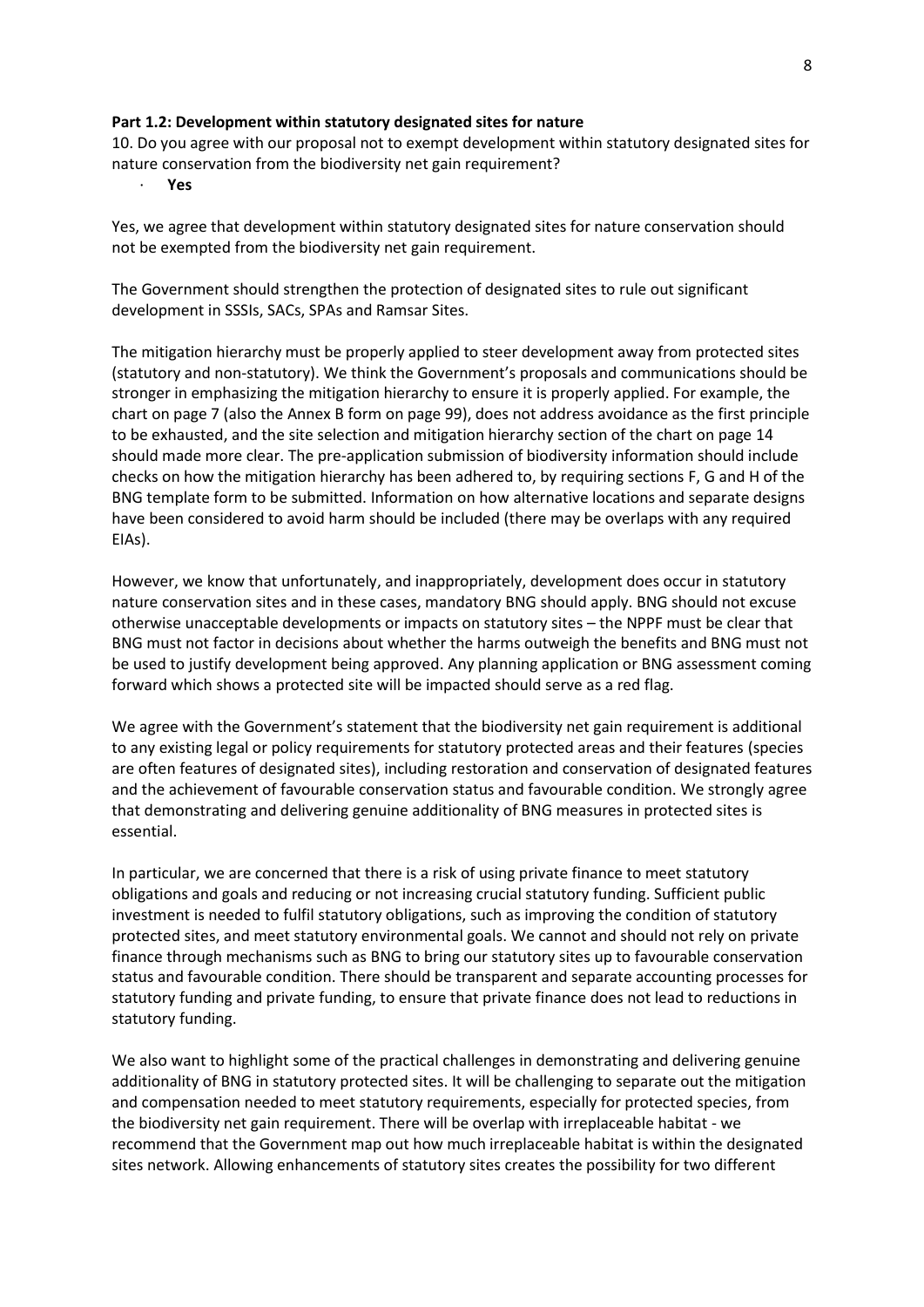management strategies within the designated boundary. While the consultation recognises delivering BNG on non-designated features only, management of these features poses a risk of unintended impacts upon designated features. Enhancement of non-designated features of protected sites should only be permitted if it does not adversely affect the designated features or interfere with the achievement of the conservation objectives of the site. This may not be straightforward or easy to determine. There are also practical difficulties in that landowners of a SSSI sign up to manage the whole SSSI, not just designated features - it is all covered under the same legal requirement.

It is important that a process is in place prior to any BNG plan being implemented on a given statutory site, and that the current BNG template is fit for purpose to include designated sites, including information on the applicant's plans for the BNG enhancements on protected sites and how these are additional to the bespoke compensation for the protected site. There should be monitoring and evaluation of the condition of the statutory sites. Training and guidance must include the necessary training and information to ensure that BNG does not undermine protection and, in some rare cases, contributes to additionality.

#### **Part 1.3: Irreplaceable habitat**

11. Do you agree with the stated proposals for development (or component parts of a development on irreplaceable habitats), specifically:

a) the exclusion of such development from the quantitative mandatory biodiversity gain objective? · **Yes**

Yes, we agree with the exclusion of development impacting irreplaceable habitats from mandatory biodiversity net gain because the BNG cannot be achieved and therefore is not applicable when irreplaceable habitats are lost or damaged.

However, being irreplaceable, the controls in the planning system to avoid harm in the first place to irreplaceable habitat must be robust. BNG should not form part of the decision in allowing developments or impacts on irreplaceable habitats, i.e., it should not be part of the 'wholly exceptional reasons' consideration, nor is it a suitable compensation strategy, nor form part of this strategy. The NPPF must be updated to include clear policy on this.

As acknowledged in the Government's consultation document, any mitigation and compensation for damage or impacts on irreplaceable habitat will also require a different approach. This approach will need to ensure requirements for compensation of loss of irreplaceable habitats go beyond the requirements for habitat mitigation compensation and gain for 'replaceable' habitats - including ensuring a high level of transparency of impacts, and compensation higher than any required within the biodiversity metric. This is essential to avoid undermining the protection of irreplaceable habitats.

The NPPF can also learn from some of the standards set by a BNG approach. The Environment Act enables use of an earlier baseline for habitat assessment. This should also apply to the application to deliberate degradation, including tree felling to enable development, of irreplaceable habitats. There are cases where pre-emptive damaging of development sites was discovered using past satellite imagery. We recommend that local authorities or central Government should use past Google Earth imagery to confirm that the site has not been damaged or cleared.

A suitable compensation strategy for impacts to irreplaceable habitats must be significantly above the maximum ratios in the biodiversity metric. Without this key principle, there is a risk that it will be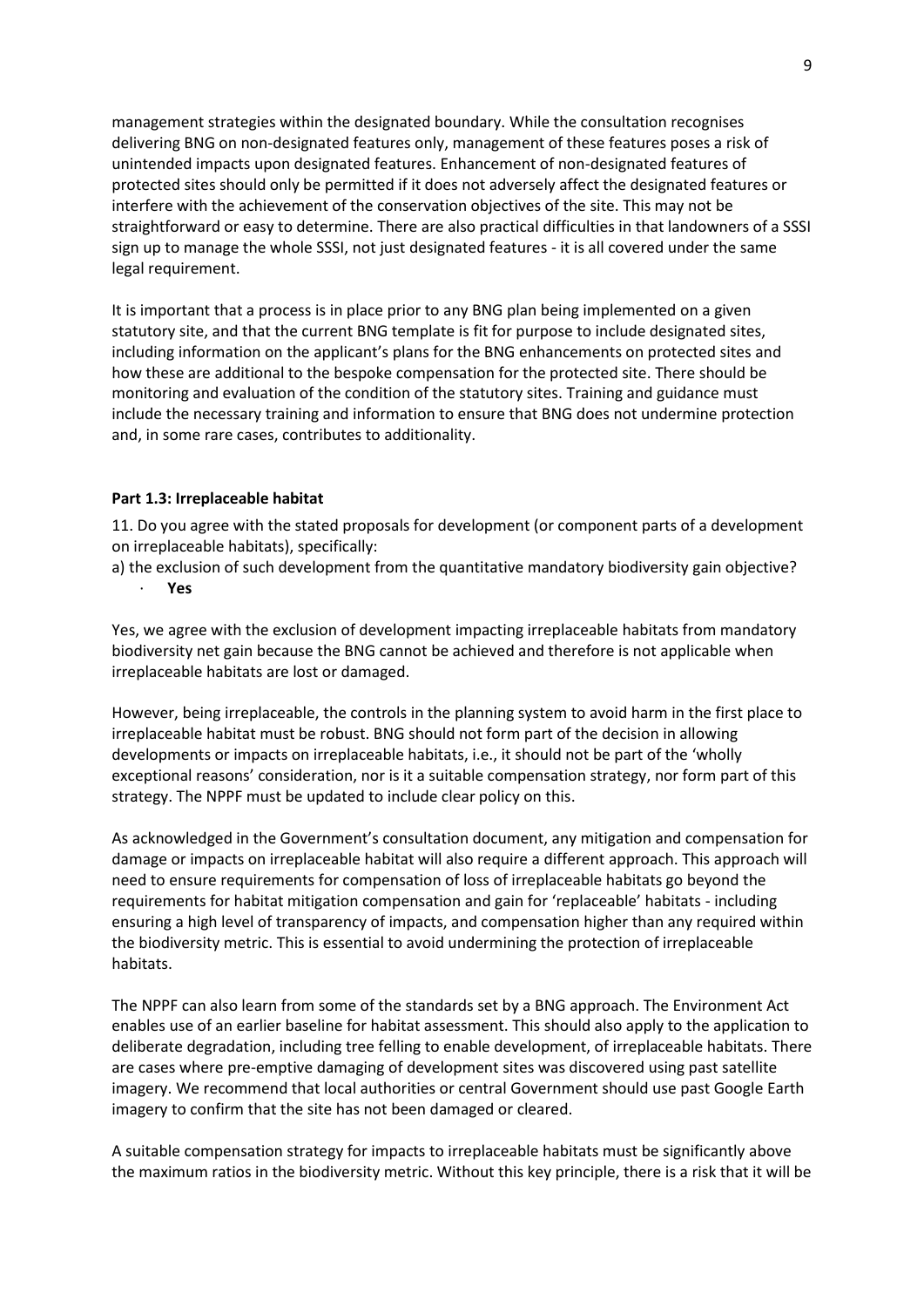easier (and therefore be an incentive) to damage and compensate for loss of irreplaceable habitats, than other habitats under net gain.

Defra's commitment to consult on and improve the NPPF policy protection for ancient woodlands must not be delayed.

Another important aspect of ensuring our irreplaceable habitats are protected is surveying for and identifying these habitats with a trained ecologist. For example, the Ancient Tree Inventory, Grasslands Inventory and Open Mosaic Habitat Inventory should be updated. Having the environmental information available upfront or as early as possible in the planning process will save the local authority and developer time and resources. While robust national inventories can be used by developers, consultants and LPAs to exclude sites from development or from off-site BNG delivery, this is insufficient to prevent the loss of irreplaceable habitats as national inventories may never be 100% comprehensive. Those sites which are not excluded on the basis of existing national and local data must always be subject to a full and independent ecological assessment to establish the existing biodiversity value of the site.

The above response applies to terrestrial irreplaceable habitat only. In the intertidal and marine environment, opportunities to improve irreplaceable habitats in these environments that are more likely to be affected by development, including from strategic approaches, would be missed if net gain opportunities were excluded. Irreplaceable habitats in the intertidal and marine environments need to be considered separately, in line with the work being undertaken by NE.

b) the inclusion of a requirement to submit a version of a biodiversity gain plan for development (or component parts of a development) on irreplaceable habitats to increase proposal transparency? · **Yes**

Yes, there should be a separate irreplaceable habitats document and plan that is supported by the IH guidance currently under development. While a plan is important to increase transparency about the impacts on irreplaceable habitats, it should be clearly defined as a separate document from the biodiversity net gain plan.

This separate document for irreplaceable habitats should outline how impacts on IH are avoided and reduced and how bespoke compensation will be secured for the long-term. It should detail the impact on the species supported by the affected irreplaceable habitat and include how those impacts are being avoided both spatially and temporally. For example, an area of ancient woodland or grassland lost or impacted would support species that are reliant on this for their survival, including legally protected species. What needs to be considered is the availability of that irreplaceable habitat within the affected species functional range and/or the time between compensation provision being made and it acquiring the features that support the obligate species associated with it. If these two points are not satisfactorily discharged then the plans should be rejected. It should also include information about the baseline biodiversity unit value of the compensation site to ensure there is an actual uplift in units on the compensation site, to help prevent the loss of other valuable habitats, for example by inappropriate tree-planting on valuable grassland habitats when compensating for the loss of ancient woodland. It could also be informed by NE/FC's checklist of questions to aid local authorities for Ancient Woodland.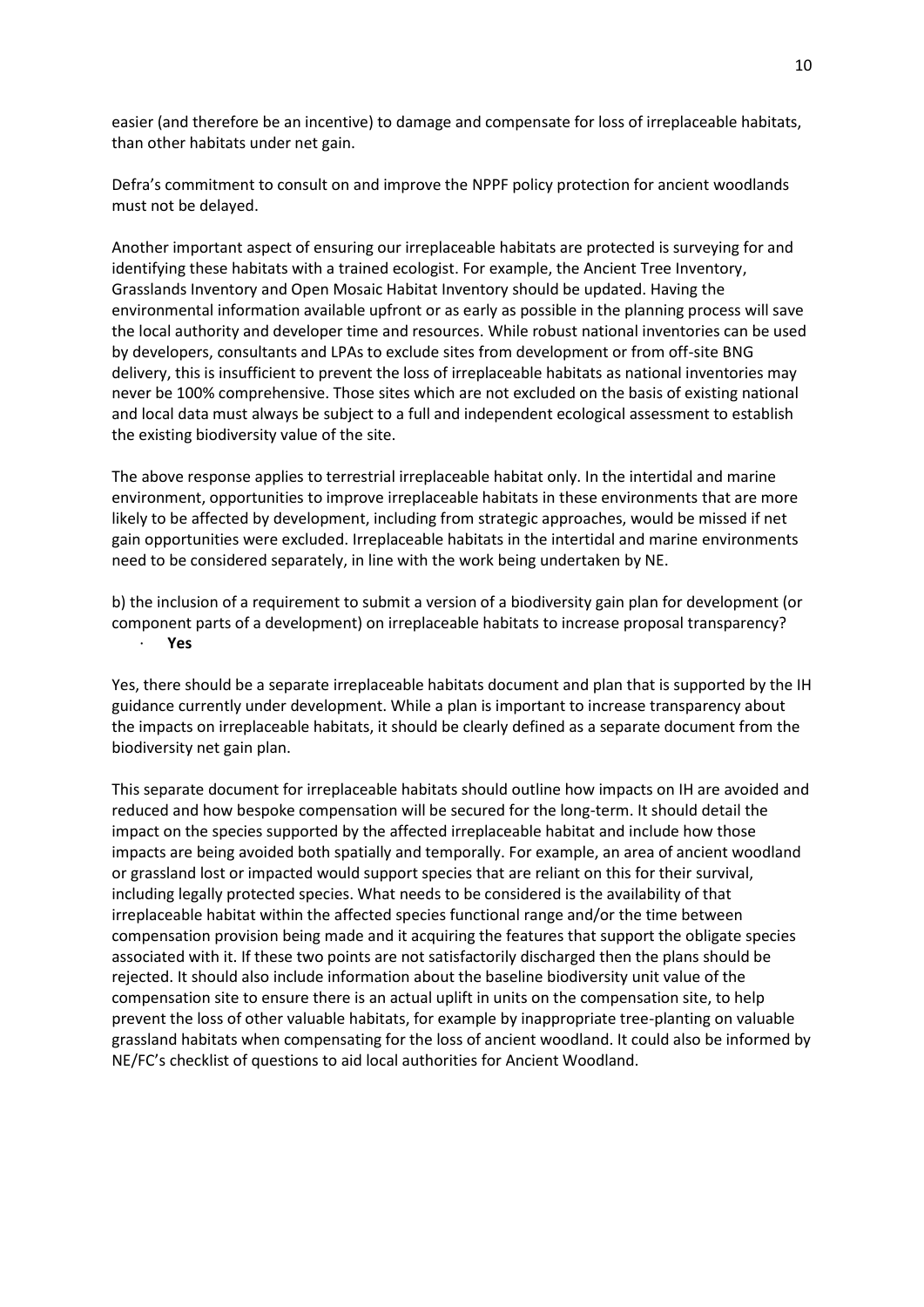c) where there are no negative impacts to irreplaceable habitat, to allow use of the biodiversity metric to calculate the value of enhancements of irreplaceable habitat?

· **Yes**

Yes, we agree that where there are no negative impacts to irreplaceable habitat, the biodiversity metric could be used to calculate the value of enhancements of irreplaceable habitat.

The absence of negative impacts on irreplaceable habitats should first be established through a comprehensive site-based assessment, before any enhancements to the irreplaceable habitat can be counted. Careful consideration needs to be given to how these enhancements are calculated and carried out due to the special nature of irreplaceable habitat. We suggest a separate section of the biodiversity gain plan which shows only the value of enhancements to irreplaceable habitats.

The metric should always be underpinned by trained ecological expertise and on-the-ground ecological surveys.

Any enhancements to irreplaceable habitat delivered as part of mandatory BNG must be truly additional to any statutory obligations or existing commitments. For example, where there is overlap between SSSI and IH designation, BNG should not be allowed to fund enhancements on designated features. BNG and private investment should not be used to plug gaps in public funding for statutory obligations.

d) to use the powers in biodiversity net gain legislation to set out a definition of irreplaceable habitat, which would be supported by guidance on interpretation?

· **Yes**

Yes, we agree in principle with the proposal to set out a definition and list of irreplaceable habitats, which would be supported by guidance on interpretation. However, this depends on the agreed definition and how it will be applied to identify which habitats are irreplaceable. We look forward to ongoing engagement with Defra and Natural England on the definition, list and guidance to ensure it is fit-for-purpose and we strongly recommend the guidance be subject to consultation to ensure it is robust.

The controls in the planning system to avoid harm in the first place to irreplaceable habitat must be robust. We suggest the NPPF should be updated with the list of irreplaceable habitats, rather than just in guidance, to ensure weight is given to key aspects in decision-making and to expand and strengthen the protection for irreplaceable habitats from negative impacts from development.

To support the implementation of regulations and guidance on irreplaceable habitat, irreplaceable habitats will have to be surveyed, identified and recognised. For example, the Ancient Woodland Inventory is being updated, so should other important inventories, such as for Ancient Trees, Grasslands and Open Mosaic Habitat. Recognition should be given to the Ancient Tree Inventory and ancient hedgerows. However, for other habitats, the datasets are not complete. For example, peatlands and species-rich grasslands have not been comprehensively mapped. Thus local data, mapping and knowledge will be required to supplement existing data and update the inventories. These data should inform and be informed/updated by the Local Nature Recovery Strategy process as well. Having the environmental information available upfront or as early as possible in the planning process will save the local authority and developer time and resources.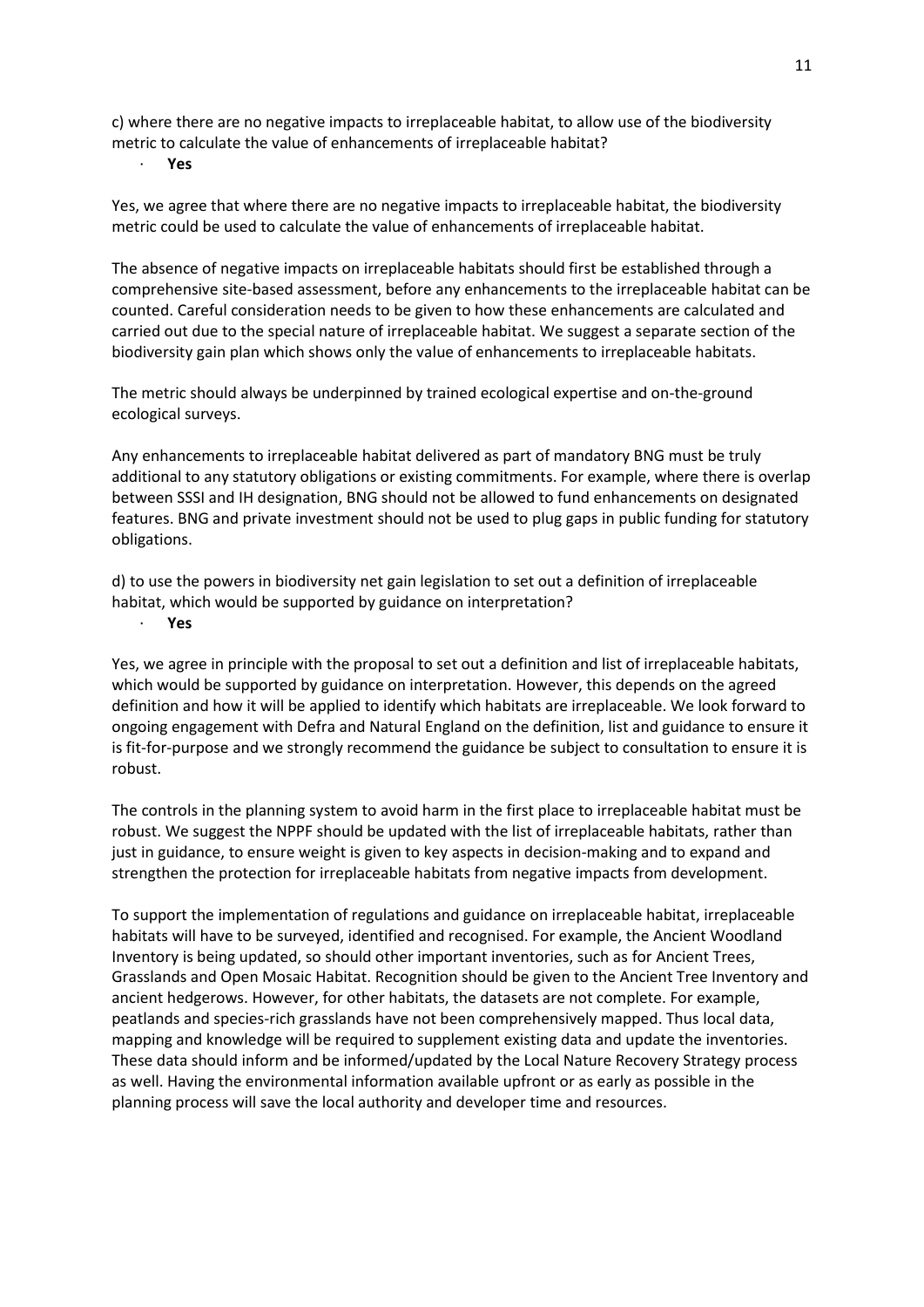National datasets can be used to exclude sites from development or off-site delivery but these are not a substitute for on-site ecological assessment of any site that does not feature on the inventories, before any intervention.

e) the provision of guidance on what constitutes irreplaceable habitat to support the formation of bespoke compensation agreements?

#### · **Yes**

Yes, we agree in principle with the proposal to provide guidance on what constitutes IH to support the formation of bespoke agreements, but again, this depends on the agreed guidance and how it will be applied. In particular, the guidance should advise that the precautionary principle is applied if there is not enough evidence to determine the replaceability of a habitat, particularly in the context of BNG. We look forward to ongoing engagement with Defra and Natural England on the guidance to ensure it is fit-for-purpose and we strongly recommend the guidance be subject to consultation to ensure it is robust.

The controls in the planning system to avoid harm in the first place to irreplaceable habitat must be robust. We suggest the NPPF should be updated with the list of irreplaceable habitats, rather than just in guidance, to ensure weight is given to key aspects in decision-making and to expand and strengthen the protection for irreplaceable habitats from negative impacts from development.

## **Part 2: Applying the biodiversity gain objective to different types of development**

### **Part 2.1: Phased development and development subject to subsequent applications**

12. Do you agree with our proposed approach that applications for outline planning permission or permissions which have the effect of permitting development in phases should be subject to a condition which requires approval of a biodiversity gain plan prior to commencement of each phase? · **Yes**

Yes, Link agrees with this approach to phased development and development subject to subsequent applications to outline how the overall development will achieve net gain at the outset and prior to each phase beginning work.

Considering the BNG requirement as part of the Master planning for the whole development will help ensure the process is streamlined and transparent and help each developer (where multiple developers are involved) understand their contribution. It is also important that as much information as possible is provided upfront to aid stakeholder and community engagement. We appreciate that some flexibility is required to accommodate changes over time, and in phased developments, additional BNG information will be needed to be submitted, including a strategy for how it will be delivered and tracked on a phase-by-phase basis. There is a risk that in phased developments where there is a long period of time between phases, valuable habitats could develop, changing the ecological baseline. The guidance should be clear that the ecological baseline may be required to be re-surveyed and updated during the phases.

In the BNG proposals, there must be clear consideration of the potential impacts on statutory sites and irreplaceable habitats, ensuring the development and its biodiversity net gain proposals do not adversely affect designated features and irreplaceable habitats or interfere with the achievement of the conservation objectives of protected sites or protected species. An upfront metric calculation must be completed and an updated metric should be completed for each phase of the outline development when brought forward at reserved matters, given the potential for changes in the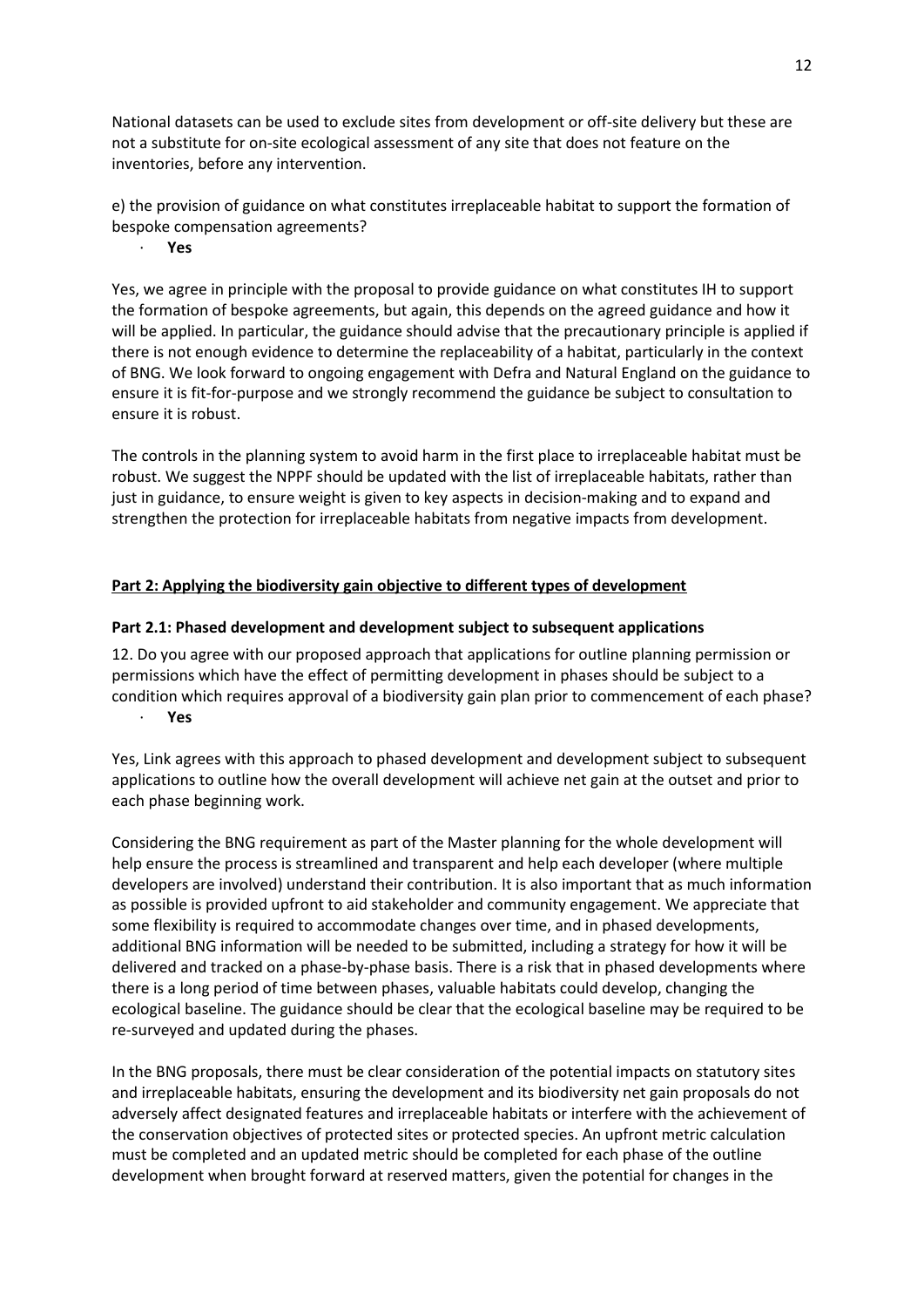biodiversity value of the undeveloped parts of multi-phase sites. In later stages there should be effective engagement on the details to ensure the mitigation hierarchy is applied from approving the development site right through to the detailed design. Also, there must be clear guidance about the application of the 30 year time frame, given the development may be phased over a number of years.

We support the process being as front-loaded as possible in terms of BNG delivery. BNG and consideration to species impacts or compensation for the whole scheme should be implemented in advance of any losses, in order to prevent cumulative impacts. If this is not possible, each phase of a scheme must be accompanied by an agreed percentage of BNG.

There must be an accountability mechanism to ensure the original applicant or master planner has the overall responsibility to secure and maintain the proposed net gain to ensure delivery, monitoring and enforcement. Robust secondary legislation will be essential to getting this right.

13. Do you agree with the proposals for how phased development, variation applications and minerals permissions would be treated?

## · **No (please suggest alternative approaches)**

The Review of Mineral Permissions should require mandatory biodiversity net gain, or at least bring forward new conditions to require no net loss. This is an opportunity to bring existing Mineral Permissions up to current standards. Otherwise, existing Mineral Permissions risk undermining the Government's domestic and international environmental targets and ambitions.

## **Part 2.2: Small sites**

14. Do you agree that a small sites metric might help to reduce any time and cost burdens introduced by the biodiversity gain condition?

**Other (please tell us more)** 

The metric must be fit-for-purpose and used and implemented by trained ecologists, for example professionals who are full members of the Chartered Institute of Ecology and Environmental Management (CIEEM) or have another professional accreditation and also have training in the BNG metric by the relevant training provider. Guidance on its use and application will be important. We welcome the Government's commitments to consulting again on the Small Sites Metric before being in use for mandatory BNG.

15. Do you think a slightly extended transition period for small sites beyond the general 2-year period would be appropriate and helpful?

# · **No (please explain why not)**

Biodiversity net gain must be implemented as soon as possible. The transition period for small sites should not be extended. The Government's impact assessment for mandatory biodiversity net gain shows that 12% of permissioned residential units are small sites and for non-residential developments small sites make up 90% of applications. Collectively, small sites have a large impact on biodiversity and any delay would see habitat destroyed without compensation, delaying nature's recovery.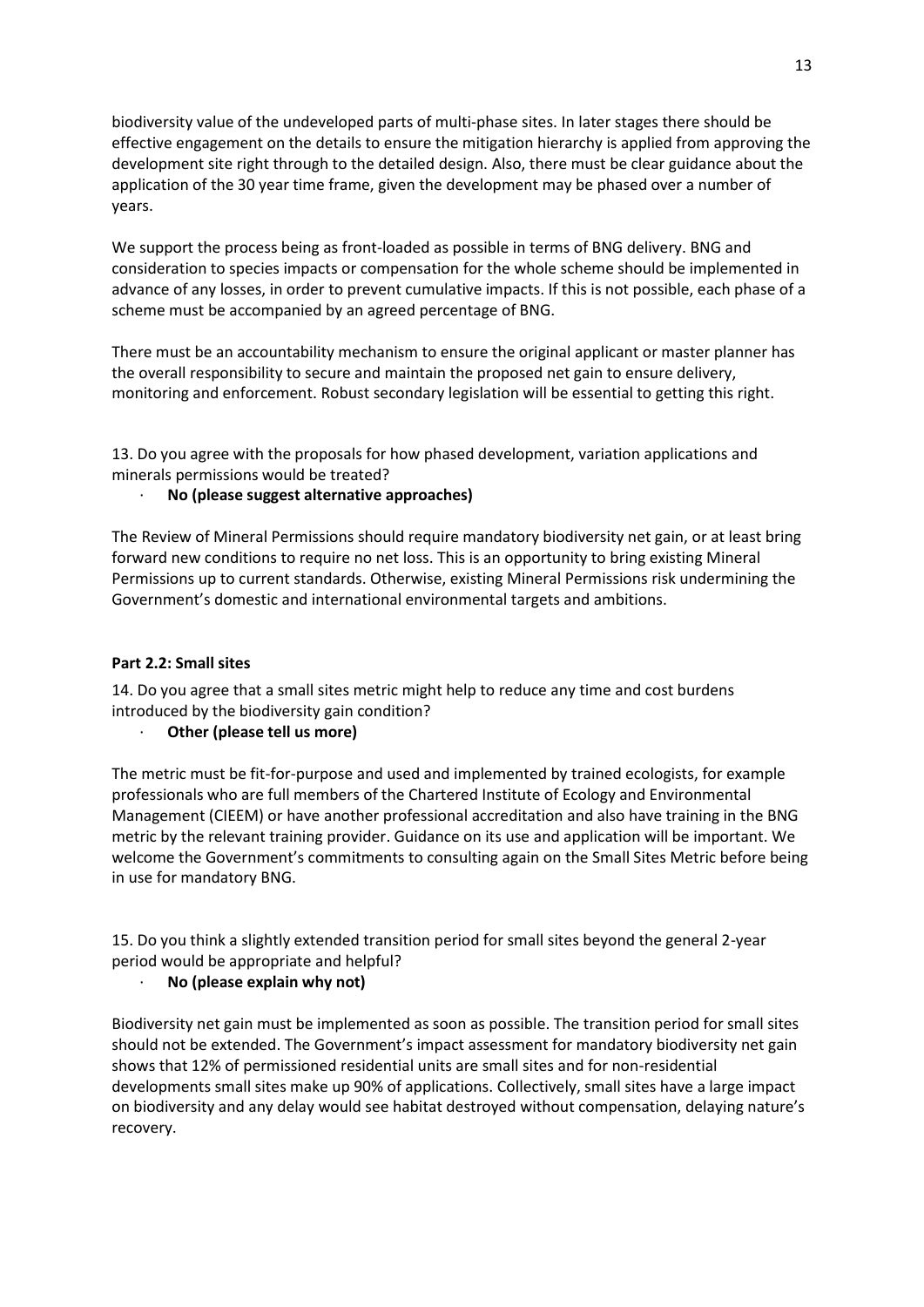The small sites metric should mean that this is a simpler system and therefore could be implemented at the same time as the wider BNG requirement. There is no merit to the argument that the implementation of BNG for small developments should be delayed in order to learn from larger developments: there are many resources already on applying BNG, and the approach for smaller and larger developments will be different anyway.

There is also potential for confusion around what is required and when if implemented at different times and a risk that developers could split their sites into smaller sections to avoid requirements.

16. Are there any additional process simplifications (beyond a small sites metric and a slightly extended transition period) that you feel would be helpful in reducing the burden for developers of small sites?

## · **Do not know**

Clear guidance and training for LPAs, developers and consultants on the use and the application of the small sites metric will be useful and important for effective delivery of BNG on small sites.

## **Part 2.3: Nationally significant infrastructure projects**

2.3.1: Proposal 1 - Scope, percentage, and targeted exemptions

17. Are any targeted exemptions (other than that for irreplaceable habitat), reduced biodiversity net gain objectives, or other modified requirements necessary for the application of the biodiversity net gain requirement to NSIPs?

#### · **No**

No, Link does not think any targeted exemptions (other than that for irreplaceable habitats), reduced biodiversity net gain objectives, or other modified requirements are necessary for the application of the biodiversity net gain requirement to NSIPs.

The minimum requirement of 10% gains must be the absolute minimum and applied to all NSIPs to ensure that gains are not within the margin of error for the valuation of habitats.

Given the simplifying nature of the metric and the continuing decline in biodiversity, developments should be encouraged to go above the 10% minimum requirement wherever possible. Given that NSIPs are the most ecologically damaging in the short and long term, a minimum requirement above 10% is more likely to secure better ecological outcomes. We know there is willingness from developers for biodiversity net gain East-West Rail have voluntarily committed to delivering net gain. Defra's own research (published alongside this consultation document) demonstrates that the predicted costs of achieving 10% or 20% BNG outcomes is similar, at just 1% of the capital costs of these schemes.

To ensure NSIPs genuinely deliver BNG, we would like to highlight a few other points for the application of BNG to NSIPs:

- a. The mitigation hierarchy must be correctly applied in the application of BNG to NSIPs. Avoidance is first and projects must demonstrate how they have first exhausted avoidance, in line with Government guidance or advice, before moving on to minimisation.
- b. The delivery of net gain, especially for large-scale projects like NSIPs, may need to be strategic in order to deliver the best outcomes for biodiversity. There is an opportunity for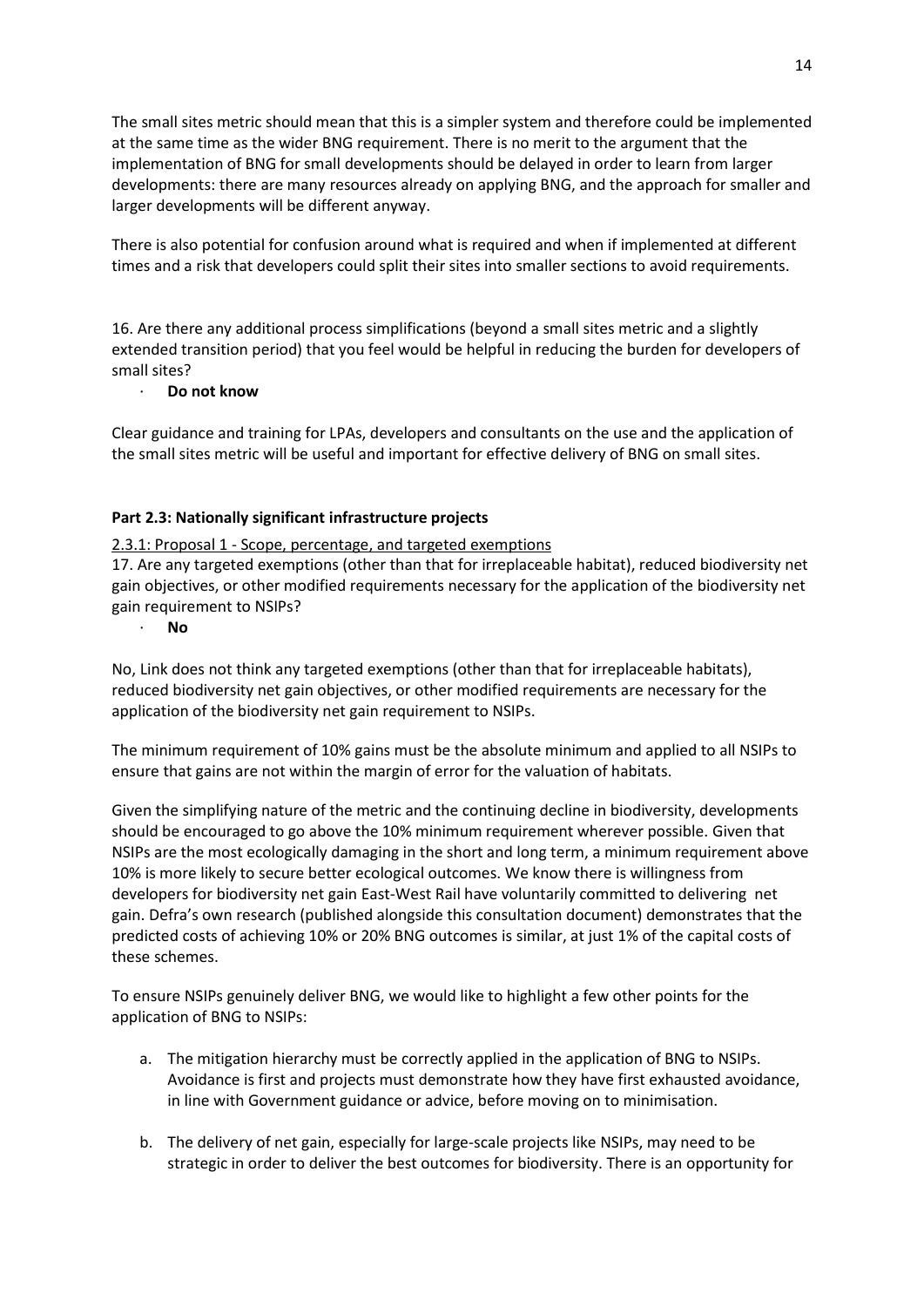the National Infrastructure Commission, given its strategic role, to improve its approach to biodiversity and help integrate biodiversity needs and other national infrastructure needs.

c. BNG and compensation will require a different approach in intertidal and marine environments, as most of the intertidal area is covered by SSSIs. These approaches should be reflected in any future template updates for the BNG plan, including the Habitat Management and Monitoring Plans template.

# 2.3.2: Proposal 2 - Setting the requirement and transition arrangements through 'biodiversity gain statements'

18. Do you agree that the above approach is appropriate for setting out the biodiversity net gain requirement for NSIPs?

### · **Yes (please explain why)**

We welcome the Government's commitment to update National Policy Statements with the biodiversity net gain statements, with the net gain requirement, date from which the objective is expected to apply, and the stage of project design to which the commencement threshold applies. We also welcome the intention to consult on the Biodiversity Gain Statement(s).

19. Do you consider that November 2025 is an appropriate date from which NSIPs accepted for examination will be subject to the biodiversity net gain requirement?

#### · **No, it should be sooner (please provide any supporting evidence or justification)**

The application of BNG to NSIPs should commence as soon as possible, if the policy is to make a genuine contribution to reversing the decline of species abundance by 2030, delivering on the ambitions as set out in the 25 Year Environment Plan and to more generally recover nature. NSIPs are some of the most environmentally damaging and long-term projects. Failure for mandatory BNG to be applied earlier risks discouraging projects that are already working towards delivering a BNG ahead of the deadline (e.g., the current proposals for the A27, Arundel Bypass, to deliver a BNG) and risks many developments being approved for examination ahead of 2025 without mandatory BNG which can take many years of planning, design and construction before completion, which is out of step with the Government's environmental targets and ambitions.

All NSIPs should currently be achieving no net loss (NNL) as a very minimum due to existing policies and international obligations. There are big infrastructure programmes which have already achieved net gain, e.g., Thameslink. The Environment Act (2021) sets out some clear minimum requirements on which NSIP developers should, with reasonable confidence, be able to plan for BNG ahead of the formal publication of the policy statement(s). For example, the Biodiversity Gain Schedule 2a, section 103, Paragraph 3, Sub Paragraphs (1 and 2), makes clear that the minimum requirement for BNG should be 10% unless amended by the Secretary of State (sub-paragraph 3). A Defra metric will be published ahead of BNG coming into force for TCPA developments, which will be available for developers of NSIPs to use as well. Furthermore, this consultation states on page 45, that the Government proposes 'applying an approach for NSIPs that would be broadly comparable to that for development granted permissions under the Town and Country Planning Act 1990.'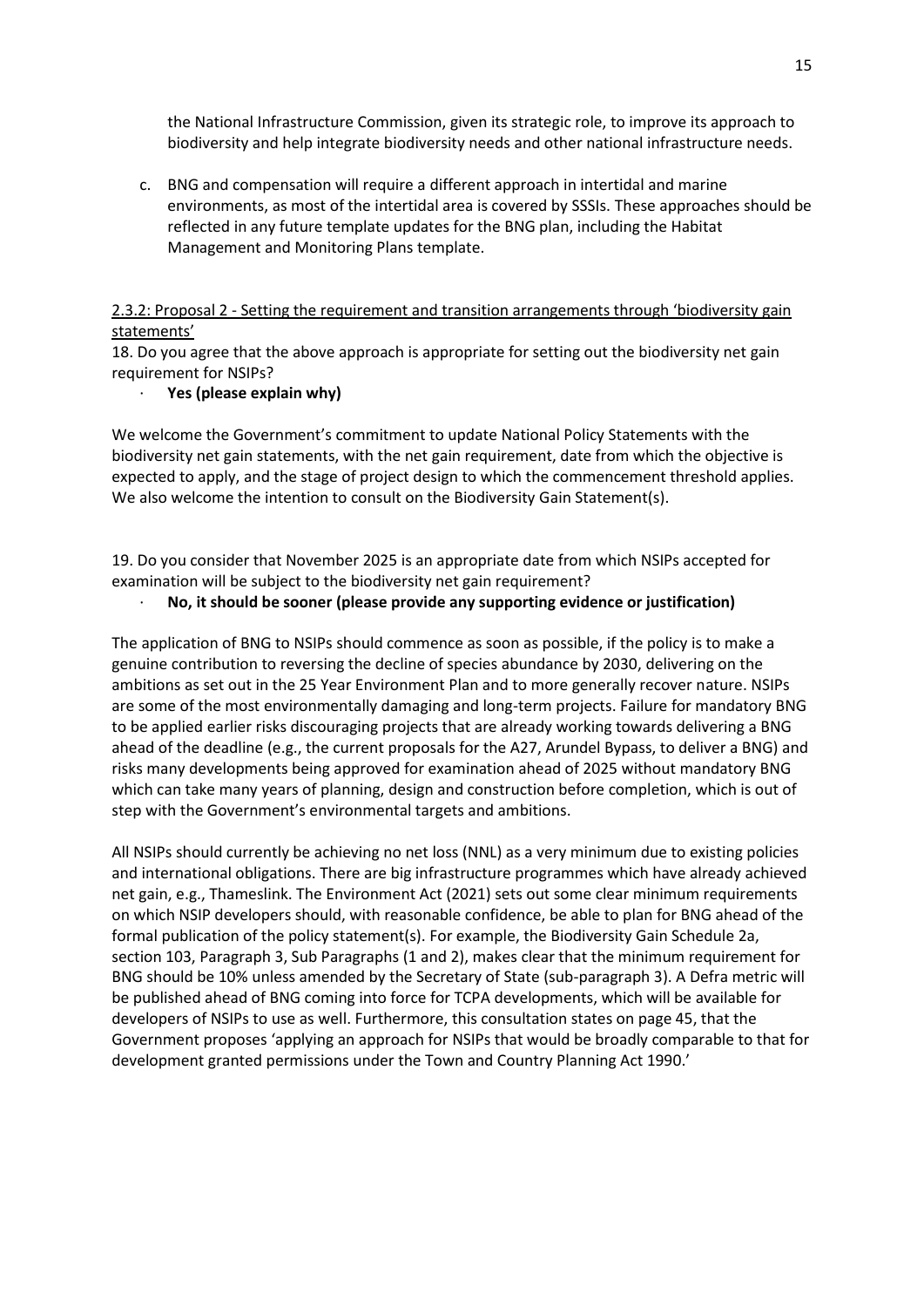20. Do you agree that a project's acceptance for examination is a suitable threshold upon which to set transition arrangements?

# · **No (please explain why not)**

The Government's proposed approach would effectively exempt a significant proportion of new projects that are already in the pipeline, which are likely to have significant environmental impacts. Coupled with a 2025 start date, this would mean that BNG would only apply to projects reaching examination in 2027/2028. Many NSIPs are already committed to delivering no net loss and many are already preparing to deliver biodiversity net gain. Given the urgency of the nature and climate crises, we urge the Government to consider options for speeding the transition arrangements for the application of mandatory BNG to NSIPs.

# 2.3.3: Proposal 3 - NSIP off-site gains and a 'portfolio approach'

21. Would you be supportive of an approach which facilitates delivery of biodiversity net gain using existing landholdings by requiring a lighter-touch registration process, whilst maintaining transparency?

# · **No (please explain why not)**

No, Link is not supportive of an approach which facilitates delivery of BNG using existing landholdings by requiring a lighter-touch registration process. There is no reason why BNG enhancements delivered on their own estate should not be captured through the same register.

Any biodiversity net gains delivered on existing landholdings must be additional. Many organisations will already have a duty to further the conservation and enhancement of biodiversity, as well as having to have regard to the relevant Local Nature Recovery Strategies, Species Conservation Strategies and Protected Site Strategies.

It is essential that there is transparency and a level playing field for all habitat providers and for wider stakeholders. A single central biodiversity net gain site register which accommodates all sites is required to support the strategic planning of offsite, the transparency needed for habitat providers and wider stakeholders, and the monitoring of BNG at both a project and policy level.

# 2.3.4: Proposal 4 - Process and demonstrating biodiversity net gains 22. Do you consider that this broad 'biodiversity gain plan' approach would work in relation to NSIPs?

· **Yes**

Yes, Link considers that the broad biodiversity gain plan approach would work in relation to NSIPs.

23. Should there be a distinction made for NSIPs between on-site habitats (which are subject to the biodiversity net gain percentage) and those habitats within the development boundary which are included solely for environmental mitigation (which could be treated as off-site enhancement areas without their own gain objective)?

# · **No (please explain why not)**

No, there should be no distinction made for NSIPs between on-site habitats subject to the biodiversity net gain percentage and those habitats within the development boundary which are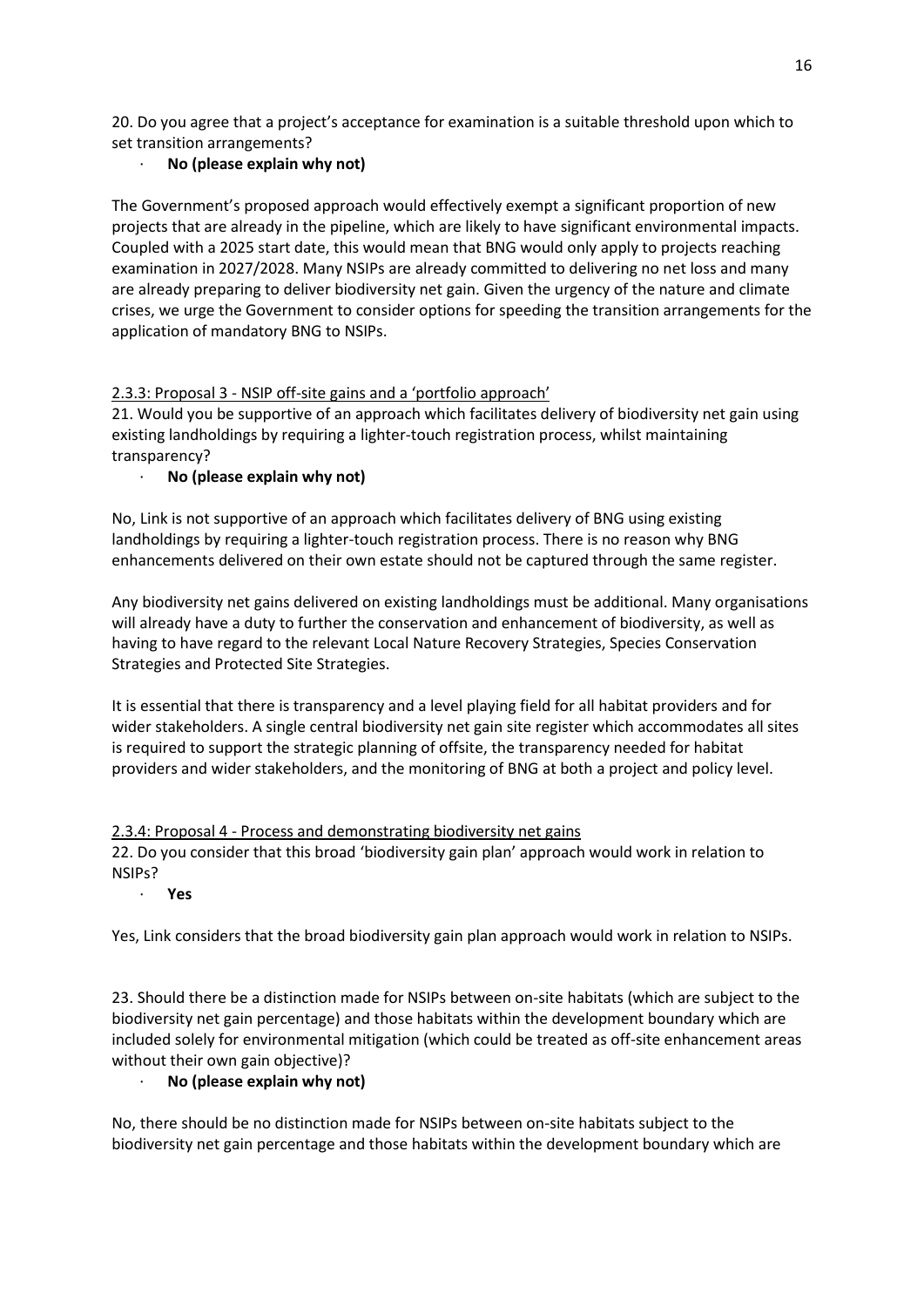dedicated mitigation areas, because while mitigation areas cannot contribute to net gain, impacts to these areas must be captured in the site's baseline metric to ensure that any uplift is truly additional.

24. Is there any NSIP-specific information that the Examining Authority, or the relevant Secretary of State, would need to see in a biodiversity gain plan to determine the adequacy of an applicant's plans to deliver net gain (beyond that sought in the draft biodiversity gain plan template at Annex B)?

# · **Yes (please state what information)**

Yes, there is further information that should be supplied for NSIPs biodiversity gain plans than is currently required in the draft gain plan in the annex. Currently, the template form does not require information about following the mitigation hierarchy, the presence of irreplaceable habitats and statutory sites and protected species with the biodiversity net gain information at the preapplication stage. Link believes this information should be a requirement at the pre-application stage in order to reinforce the mitigation hierarchy in the application of BNG to NSIPs. More clarity is needed about the steps that have been taken to first prove avoidance, before moving to minimisation.

There is a need to specify that a robust evidence base needs to be consulted to inform the design of the biodiversity net gain and the biodiversity gain information and plan should reflect that. The process should be prescriptive about which data sources are used to inform the process, setting a minimum requirement of checking MAGIC, NBN Atlas and LERC data.

There should also be a requirement to share biodiversity gain plan and monitoring report data with local environmental record centres (LERCs). As well as an obligation to submit to long-term repositories like LERCs, there should be a requirement for these data to be in national standards and formats to ensure they are FAIR (findable, accessible, interoperable and reusable). This will improve transparency and scrutiny and contribute to the overall environmental information base.

2.3.5: Proposal 5 - Maintenance period for Nationally Significant Infrastructure Project developments 25. Do you think that 30 years is an appropriate minimum duration for securing off-site biodiversity gains allocated to NSIPs?

# · **No, it should be longer**

No, the maintenance period for biodiversity gains allocated to NSIPs should be longer than 30 years. Given the length of these projects and the longevity of most infrastructure, the biodiversity net gains should be secured for longer than the currently proposed period of 30 years.

Even for habitats considered to be of lower difficulty in creating, such as ponds which will require long-term maintenance and monitoring to ensure that they serve their purpose (e.g. ponds can easily silt up and dry out if not managed), this period (30 years) does not suffice. An extension beyond this minimum period is even more important where the replacement of rarer habitats is considered in which higher maintenance is required and to support the creation of habitats that take longer than 30 years to establish. Examples include heathlands and lowland bogs which can take potentially hundreds of years to form, and due to the current management and degradation of some of this, will take time to be restored and recover.

There are several mechanisms that could help secure biodiversity net gain for longer than 30 years, including funding for habitat creation, restoration and ongoing management, conservation covenants, the Wildbelt designation.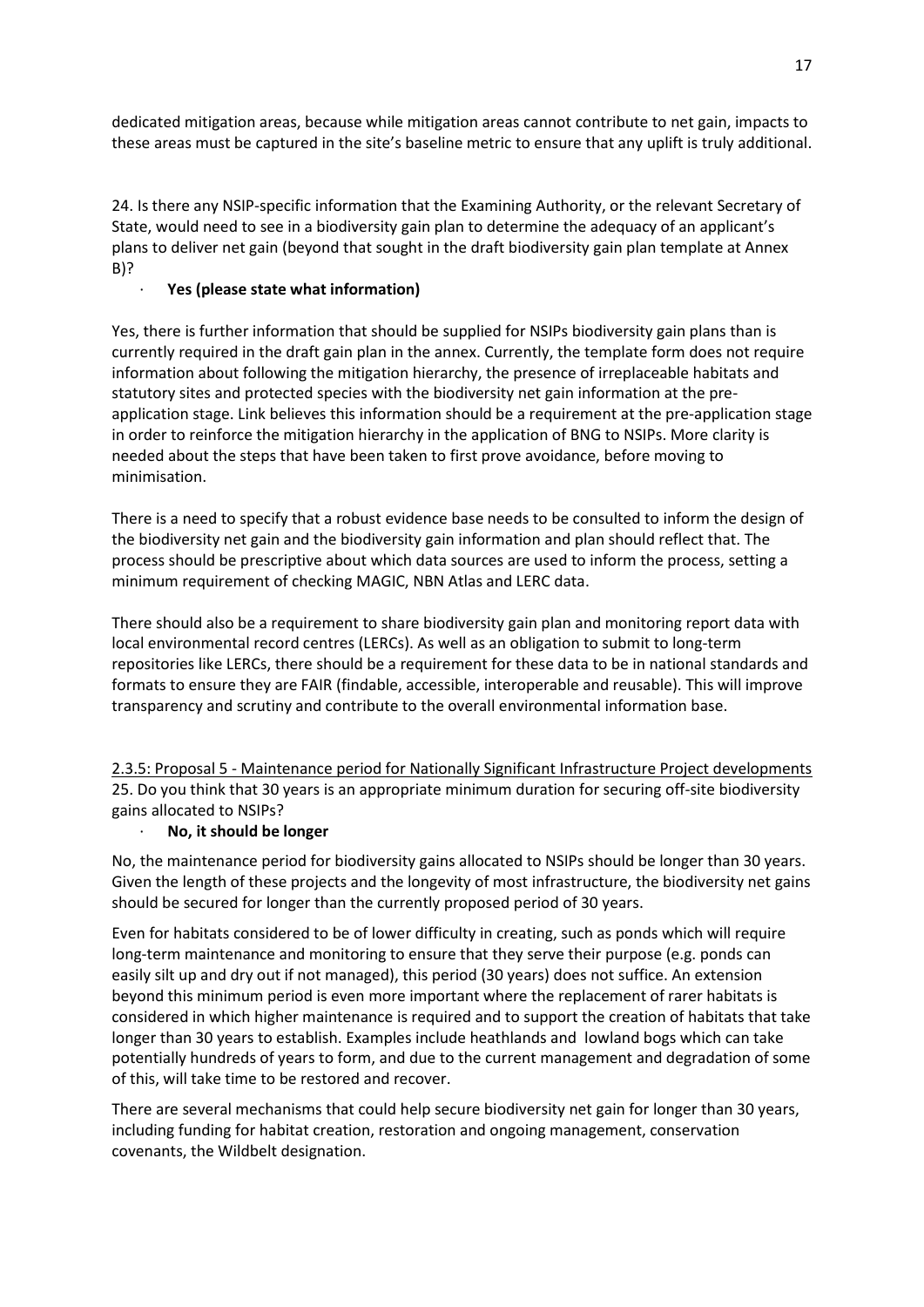The proposed maintenance period should be continually reviewed after practice and biodiversity gain markets are evaluated in order to be increased only, as is the case for other biodiversity net gain developments.

# 2.3.6: Proposal 6 - Compulsory acquisition

26. Are further powers or other measures needed to enable, or manage the impacts of, compulsory acquisition for net gain?

· **No**

While further powers might need considering, the use of powers should not be the default. There are many steps that should first be taken to avoid compulsory purchase for BNG and a strong steer should be provided in any future Biodiversity Gain Statement on these steps. As well, by the time NSIP BNG is introduced, the biodiversity market should be better established.

## 2.3.7: Proposal 7 - Marine infrastructure

27. Is any guidance or other support required to ensure that schemes which straddle onshore and offshore regimes are able to deliver biodiversity net gain effectively?

# · **Yes (please explain what is needed)**

The development and implementation of marine BNG could be significantly different to the BNG approach developed on land. We welcome Defra's proposal to consult further on marine biodiversity net gain.

BNG will also require a different approach in intertidal areas. Once marine BNG has been developed, guidance will be required to decide whether applicants should use terrestrial or marine BNG when considering regimes that cover the intertidal areas.

# **Part 3: How the mandatory BNG requirement will work for Town and Country Planning Act 1990 development**

### **Part 3.1: Biodiversity gain plan**

28. Do you agree with the proposed:

- a) content of the biodiversity gain information and biodiversity gain plan?
	- · **No (please explain why not)**

We do not disagree with any content currently proposed for the biodiversity gain information and biodiversity gain plan, but we believe there is some content missing from the information and plan that will be crucial to effective delivery of BNG.

More specific information should be requested and supplied in both the biodiversity gain information and biodiversity gain plan to ensure the applicant applies and demonstrates following the mitigation hierarchy in a rigorous and transparent way. Specifically, the biodiversity gain information and plan should include 'steps taken to avoid, mitigation and compensate' (as well as 'minimise', as is currently in the proposals) to demonstrate how first avoidance has been pursued and exhausted, before moving on to the next step of the mitigation hierarchy. Information on how alternative locations and separate designs have been considered to avoid harm should be included (there may be overlaps with any required EIAs). We think the Government's proposals and communications should be stronger in emphasizing the mitigation hierarchy to ensure it is properly applied, for example, the chart on page 7 (also the Annex B form on page 99), does not address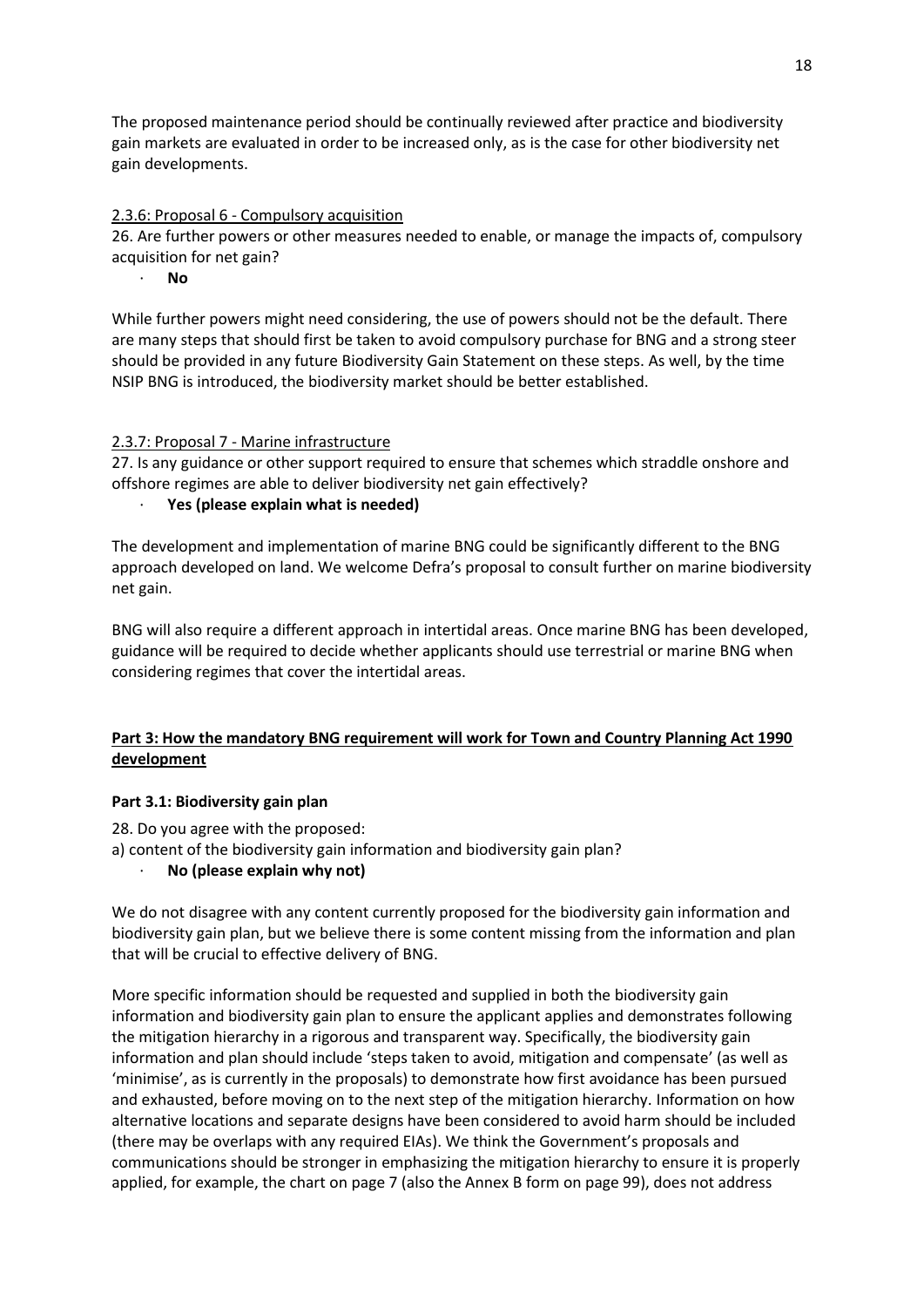avoidance as the first principle to be exhausted, and the site selection and mitigation hierarchy section of the chart on page 14 should made clearer. The biodiversity information currently requires initial information about how BNG will be delivered, but does not currently require information on the mitigation hierarchy, irreplaceable habitat and statutory sites. As the design of any BNG must first consider this information in order to apply the mitigation hierarchy correctly, the biodiversity gain information should include sections F, G and H of the BNG template form.

In addition, there should be a stronger reference to species in the biodiversity gain information and plan – the current reference is under Section G and only deals with impacts at the development sites. The information in the biodiversity gain plan required should include a target date for habitat creation, including a target for the level of distinctiveness and condition required. There should also be stronger emphasis in the template on what management approach is required to deliver the BNG. The biodiversity gain plan should also make clear how any off-site habitat enhancement fits with local and national nature recovery priorities, especially LNRSs and the NRN, or explain why it fails to fit with these priorities.

Finally, not all on-site enhancements will have to be formally secured (such as amenity planting areas or individual street trees). Habitat enhancements should be formally secured wherever possible and non-secured enhancements should not make up a significant percentage of the postdevelopment biodiversity value. Where they are not formally secured, the biodiversity gain plan should clearly set out the strategy for management of these enhancements to ensure they are maintained for at least the 30 year minimum period.

We also believe there is a need to specify that a robust evidence base needs to be consulted to inform the design of the biodiversity net gain and the biodiversity gain information and plan should reflect that. The process should be prescriptive about which data sources are used to inform the process, setting a minimum requirement of checking MAGIC, NBN Atlas and LERC data.

More guidance and clarity around how the biodiversity net gain information and plan should be prepared, with further content or guidelines in the template and case studies to help illustrate, for example, as to how the information and plan should demonstrate the mitigation hierarchy and consult a robust evidence base.

b) procedure for the submission and approval of biodiversity gain information and the biodiversity gain plan?

### · **No (please explain why not)**

It is essential that the biodiversity net gain information includes information on the mitigation hierarchy, for example by requiring sections F, G and H of the BNG template form to be submitted, and wider biodiversity obligations, e.g., statutory sites, protected species and irreplaceable habitats, as that information and considerations will inform the biodiversity net gain approach to be submitted at the pre-application stage. The requirements around this information to demonstrate the mitigation hierarchy should be strengthened to include 'steps taken to avoid, mitigation and compensate' (as well as 'minimise', as is currently in the proposals) to demonstrate how first avoidance has been pursued and exhausted, before moving on to the next step of the mitigation hierarchy (also see our response to 33a). These sections are also particularly important for many stakeholders and the local community, who require access to the information in these sections in order to scrutinise applications properly during the consultation phase.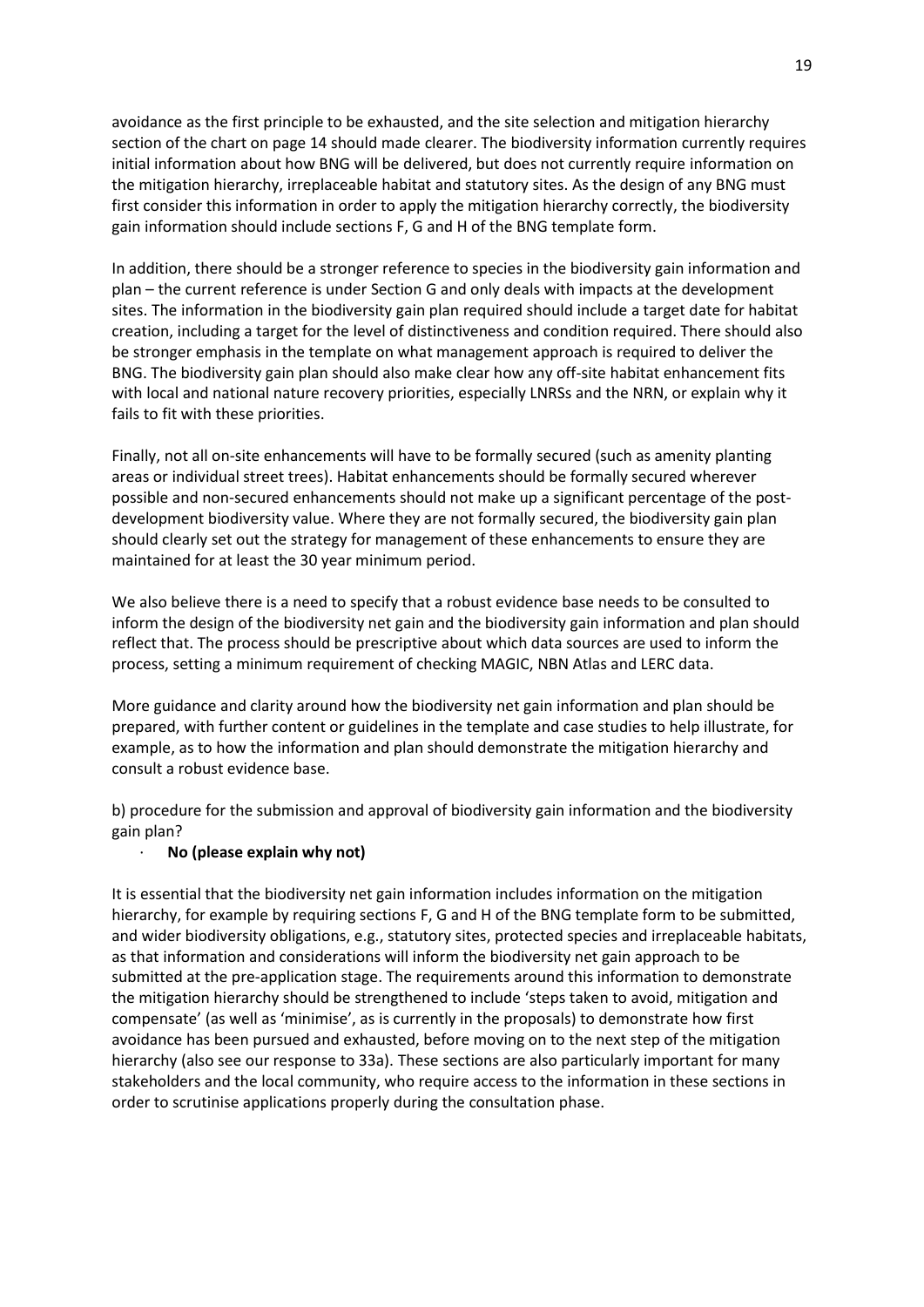Also, the consultation document does not address the approach for the submission and approval of the biodiversity net gain information and plan when the local planning authority is also the developer. The regulations and guidance should be clear about the approach in these circumstances.

29. We will continue to work with external stakeholders and industry on the form and content of the template. Do you agree with the proposed information to be included in a biodiversity gain plan as shown in the draft template?

· **No (If not, is there anything in particular that ought to be removed, added, or changed to make the biodiversity gain plan fit for purpose?)**

The form should be changed to require the sections F, G and H on the BNG template form on the mitigation hierarchy and wider biodiversity obligations, e.g., statutory sites and irreplaceable habitats, to be submitted with the biodiversity net gain information.

In Section E, more than 'a brief description of planned (post-development) habitat creation or enhancement' is needed, e.g., maps of existing habitat and a proposed post-development landscape plan to demonstrate how opportunities for onsite creation and enhancement have been taken, in order for LPAs to assess proposals for onsite habitat.

In Section H1 and around monitoring, there is a need for further information on the measures in place in the event that monitoring shows failure in delivery. At present it would be possible to submit reports showing non-delivery and there is no requirement for remedies or sanctions specified.

Along with further information in the template form to specify that a robust evidence base needs to be consulted and which data sources are used to inform the process, setting a minimum requirement of checking MAGIC, NBN Atlas and LERC data (see our response to 33a), the form should refer applicants to these data sources by including links to these databases.

The template form should also provide links to an Ecological Impact Assessment report or Environmental Statement, and An Appropriate Assessment although not carried out by the applicant, if these reports are required, they should inform the applicant's biodiversity gain plan).

We also suggest more guidance and clarity around how the biodiversity net gain information and plan should be prepared, with further content or guidelines in the template and case studies to help illustrate, for example, as to how the information and plan should demonstrate the mitigation hierarchy and consult a robust evidence base.

# **Part 3.2: Off-site biodiversity gains**

30. Do you agree that further guidance is needed to support decision-making about what constitutes appropriate off-site biodiversity gains for a given development?

· **Yes (please state what in particular would help most)**

Yes, further guidance is critical to ensure good decision-making and accurate records on off-site biodiversity gains.

The guidance should make it clear that a competent and qualified ecologist must be involved in the process of choosing and registering offsite habitat gains. There should be more of an emphasis on BNG-related training covering BNG design, use of the metric, UKHab, habitat condition assessment for ecological consultants.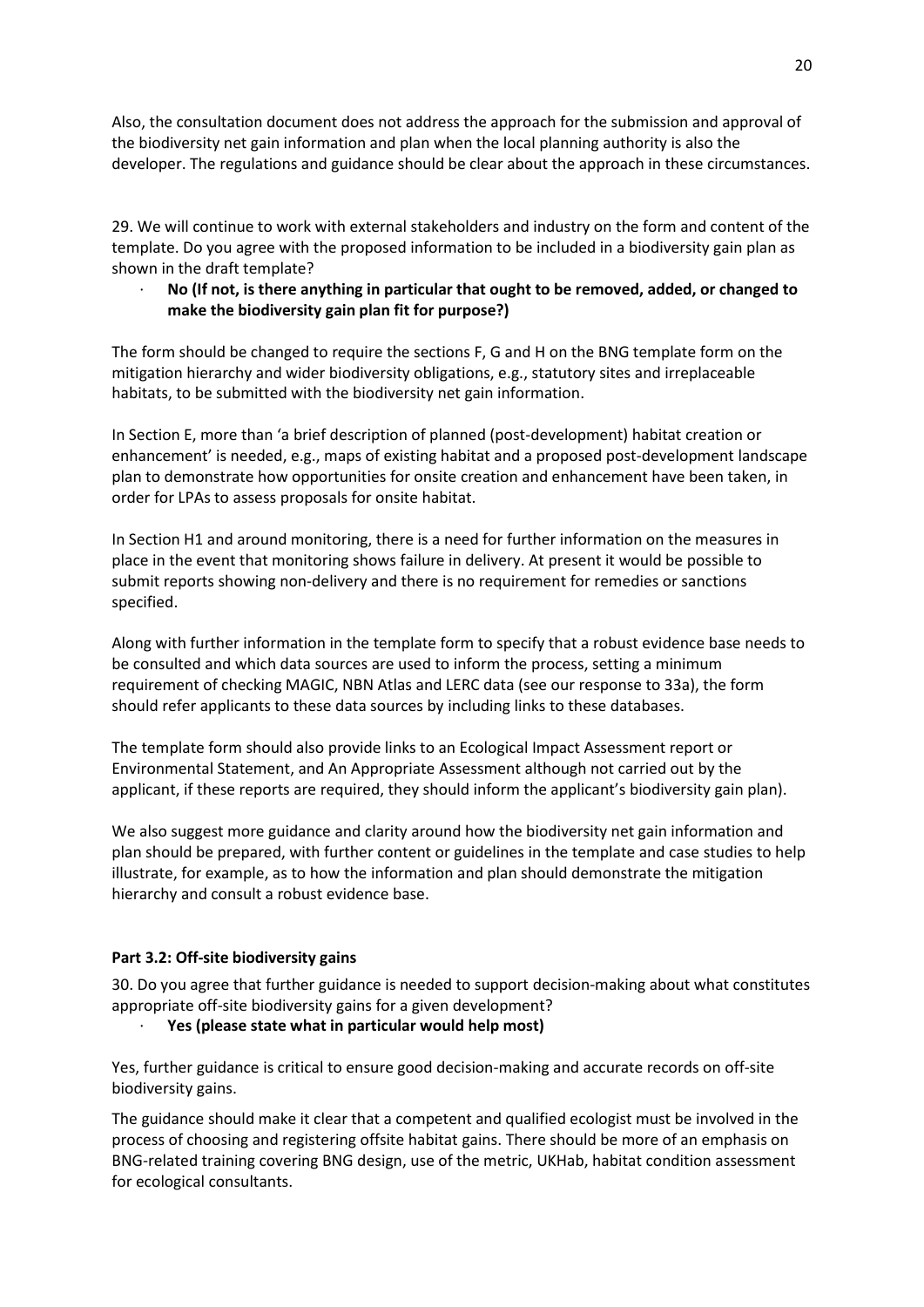Providers of net gain may not have any knowledge or expertise in habitat creation and management, so they must be supported by an expert. Monitoring and reporting on outcomes must also be done by a competent person, supported by training on developing management and monitoring plans once Natural England guidance and templates are available.

It is essential that planners and other disciplines get the training required to be competent in BNG. The local planning authority must be able to see the monitoring and reporting of gain sites and provide guidance where needed. While CIEEM is developing resources and training, other organisations should also be pursuing further training, supported by the right Government funding. The Government should provide further guidance and training on what a good balance between onsite, offsite, and statutory credits might look like for ecological consultants and local planning authorities who will evaluating the biodiversity net gain plan.

As the consultation document states, delivery of offsite gains should be strategic and ecologically coherent, joined up with Local Nature Recovery Strategies. It should be local to the site where possible and necessary (e.g., where habitats are geographically restricted or require to be associated with an existing connected network of habitats). It should also ensure that the impact of the location of offsite provision takes fully into account the impacts on protected and priority species. If there are going to be losses to the habitats and structures that support these species, is the offsite provision going to be within the functional range of the affected species? If not, this could lead to deterioration of local populations or even their local extinction, including of protected species. More guidance and detail on how the delivery, monitoring, reporting and enforcement will work is needed, including when this may be across administrative boundaries.

31. How should the UK Government encourage or enable developers and landowners to secure biodiversity gain sites for longer than the minimum 30-year period?

We welcome and strongly support longer time periods than the current 30-year minimum being required. Other sites, such as Suitable Alternative Natural Greenspaces (SANGs), have a requirement to be managed in perpetuity.

We recommend the Government increase the minimum mandatory time period for new developments and registrations after evaluating mandatory biodiversity net gain practice, as enabled by the Environment Act.

To encourage developers and landowners to secure sites for a longer period (or in perpetuity) where possible, policy and guidance, including on conservation covenants, and additional mechanisms to secure long-term funding, will all be important. We also recommend a planning designation to protect land for nature's recovery, such as Wildbelt designation, should be considered to help give Local Nature Recovery Strategies weight in the planning system and to help protect land to put it on a journey to good ecological condition. Engagement with landowners, including through Local Nature Recovery Strategies conservation covenants will be important. When possible, handing BNG sites over to conservation bodies, such as Natural England, and Local Authorities to manage in the long-term should occur, helping protect and manage them in perpetuity to contribute to nature's recovery across the country. We suggest Defra monitor and evaluate the barriers for those landowners entering into longer-term agreements with a view to considering how these barriers could be reduced or removed.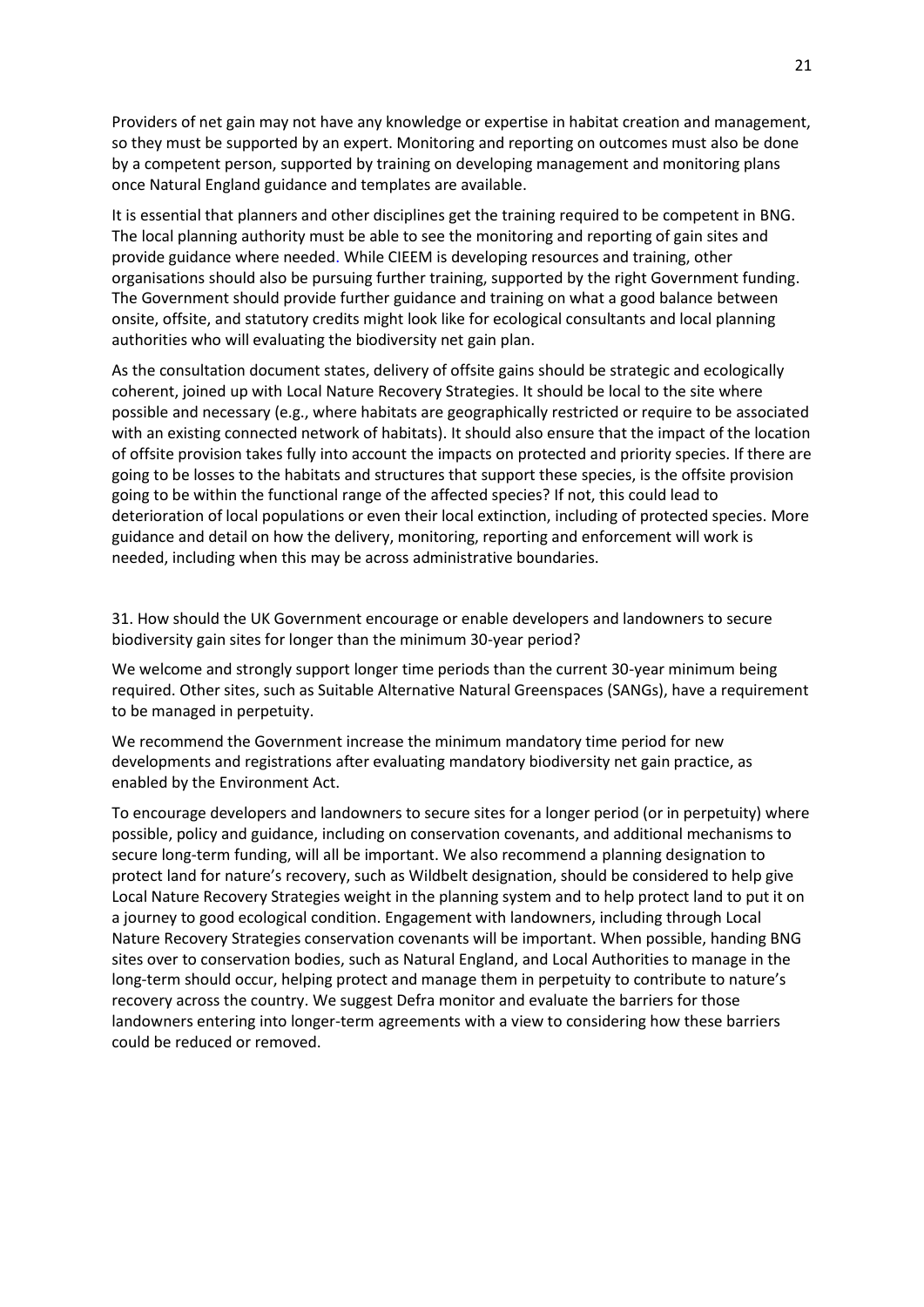# **Part 3.3: The market for biodiversity units**

32. Do you agree with our proposals for who can supply biodiversity units and the circumstances in which they may do so?

· **Yes**

Yes, in principle we agree with the consultation document's proposals for who can supply biodiversity units and the circumstances in which they may do so. However, many landowners will not have experience of habitat creation and management, so evidence should be required that the right competence, expertise and advice is in place to create and restore habitats, to secure longterm management and to properly conduct monitoring and reporting. The right enforcement measures must also be in place.

In addition, tenants selling biodiversity units need to be able to guarantee delivery of commitments across the full 30 year period, with the landlord willing to deliver in the event the tenancy ends.

33. Do you agree that developers which are able to exceed the biodiversity gain objective for a given development should be allowed to use or sell the excess biodiversity units as off-site gains for another development, provided there is genuine additionality?

## · **No (please explain why not)**

No, we strongly disagree with the Government's proposal that developers which exceed the biodiversity gain objective should be allowed to use or sell the excess biodiversity units as off-site gains for another development. By incentivising the selling-off of any 'excess' biodiversity gain, this proposal would result in a ceiling of 10% net gain. This would also undermine LPAs who are trying to pursue policies that set the minimum as higher than 10%. Rather, 10% gain should be the minimum, not the maximum, to be achieved.

In addition, this proposal risks incentivising developers to overestimate the number of onsite units, so that they can sell off the 'excess' gains. We are concerned about this proposal especially in light of the lack of strong governance, monitoring and enforcement for the delivery of onsite net gain in particular, as explained in more depth in our covering letter and in our response to Q52 of the consultation on reporting, evaluation and monitoring.

34. Do you agree with the proposed scope of the UK Government's role in facilitating the market, as set out above?

# · **Other (please tell us more)**

Some form of centralised trading platform is important to ensuring that net gains are delivered and the prices are recorded in a transparent public database. This will help ensure that net gains are delivered and that third parties can hold the system to account.

However, there are benefits to local platforms or systems, for example the county-wide approach being pursued by Cornwall and others. These would tie in better with Local Nature Recovery Strategies. The UK Government could support these platforms and set minimum standards to ensure their consistency and robustness.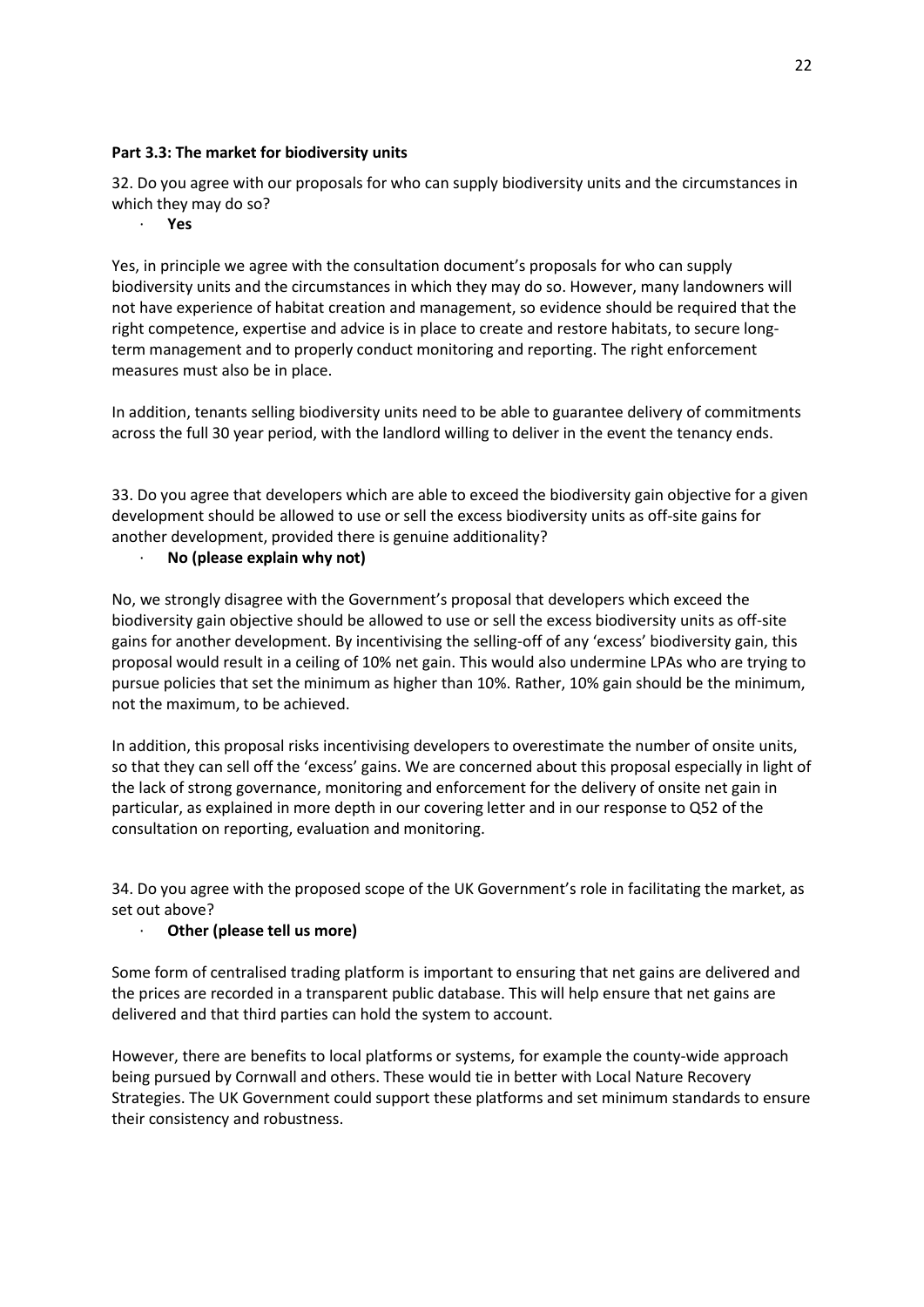#### **Part 3.4: Habitat banking**

## 35. Are the proposals outlined here sufficient to enable and encourage habitat banking?

## · **No (please specify what else could be done and why it is needed)**

No, we believe that further measures are needed to make habitat banking work.

Guidance is needed on a good baseline assessment and environment impact assessment, criteria to ensure long-term management, and recording and provision of suitable monitoring information to demonstrate delivery, to ensure that habitat is created and managed to a high standard by accredited managers.

There is a risk to the integrity of habitat parcels if the surrounding habitats/land is managed in a way that isolates it or causes negative impacts. Further consideration is also needed for instances where there are not clear boundaries between land parcels, to ensure there is sufficient land available. The location of habitat banks and all offsite gains should also be guided by Local Nature Recovery Strategies and contribute to the Nature Recovery Network.

There will need to be monitoring methods in place to ensure the quality of the units being sold is representative of the individual land parcel. There should also be mechanisms and sufficient resources for enforcement and penalties applied if the promised gains are not delivered.

36. Do you agree with our proposal that to be eligible to supply biodiversity units for mandatory biodiversity net gain, habitat must be created or enhanced on or after a specified date, proposed to be 30 January 2020?

· **Yes**

Yes, we agree with the proposal and the specific date. A specific date will ensure that existing habitat is not wrongly counted as contributing to net gain, undermining the policy.

In addition, for the biodiversity gains to be additional and eligible as units, there should be clear evidence of the pre-existing distinctiveness or condition to prove the gain and evidence that the habitat creation or restoration was undertaken solely for the purpose of biodiversity net gain and was not funded by other mechanisms.

37. Should there be a time limit on how long biodiversity units can be banked before they are allocated to a development? What would you consider to be an appropriate time limit? · **Do not know**

There are several issues to consider. If there is a time limit on how long biodiversity units can be banked before they are allocated to a development, this needs to ensure that the creation of habitats that take longer to establish, for example woodland, are not disincentivised. A safeguarding mechanism would also be needed to ensure that areas are not damaged so that they can subsequently be restored for the purpose of BNG. On the other hand, if there is no time limit, there must be checks in place to ensure that habitats that were created several years ago cannot be offered to the market (this would not deliver additionality).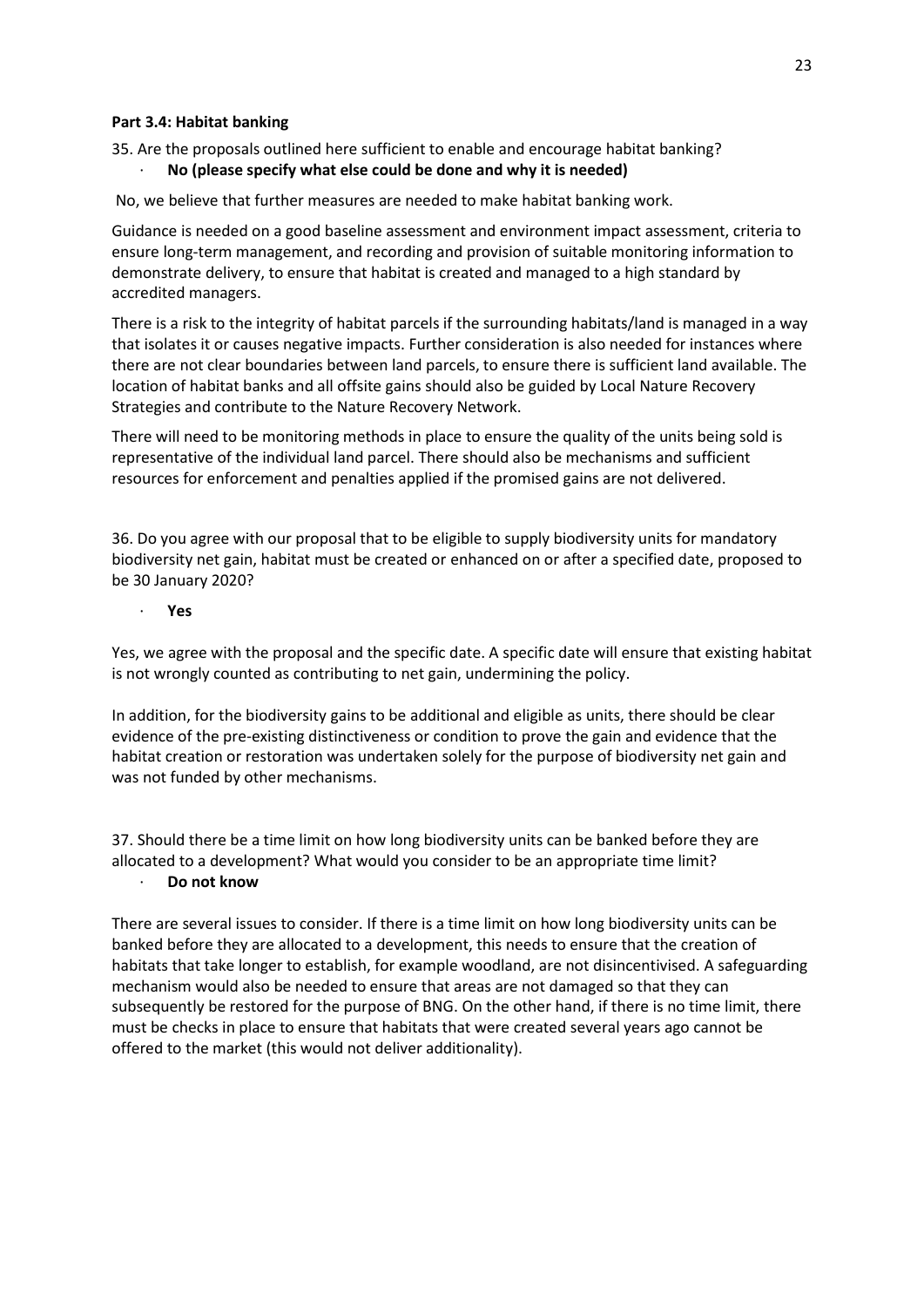## **Part 3.5: The biodiversity gain site register**

3.5.1: Proposal 1 - The criteria and process for registration

38. Do you agree that the eligibility criteria for adding sites to the biodiversity gain site register are sufficient?

· **Yes**

Yes, we agree with these criteria. We welcome the intention for onsite gains to be added to the register.

In general, all onsite delivery should be recorded on the register and should be subject to the same scrutiny, transparency and enforcement processes as offsite gains. We are currently concerned about the lack of monitoring, reporting and enforcement to ensure the delivery of onsite net gain. It is not a level playing field with respect to offsite gain, which have more clear and transparent MRE measures. This proposal risks creating more, lower quality and unenforceable BNG as current evidence suggests the majority of BNG will be delivered onsite.

39. Do you agree that the register operator should determine an application within a maximum of 28 days unless otherwise agreed between both parties?

· **Do not know**

There must be adequate time for the register operator to sense-check and perform on-site validation of the application.

3.5.2: Proposal 2 - Information that will be required by and recorded in the register 40. Do you agree that this list of information requirements will be sufficient to demonstrate that a biodiversity gain site is legitimate and meets the eligibility criteria?

· **No (please explain which additional information should be included or which existing information should be excluded, and your reasons for this)**

In addition to the information requirements listed in the consultation document, we believe stronger evidence about the baseline condition of the habitat is necessary. The information should also include a map or diagram of the biodiversity net gain site showing the habitat types and their location. There should be a requirement to consult a robust existing evidence base to inform this information. This will allow for monitoring and scrutiny by third parties, including researchers, and local communities to ensure the correct application of the mitigation hierarchy, the principle of additionality, and the genuine delivery and maintenance of habitat creation or enhancement through BNG.

In order to stop landowners reducing the quality of their land, reducing the baseline so that they can generate the maximum biodiversity uplift, this requires third party oversight. Researchers have identified this as a key risk. There are cases where pre-emptive damaging of the site was discovered using past satellite imagery. We recommend that local authorities or central Government should use past Google Earth imagery to confirm that the site has not been damaged or cleared.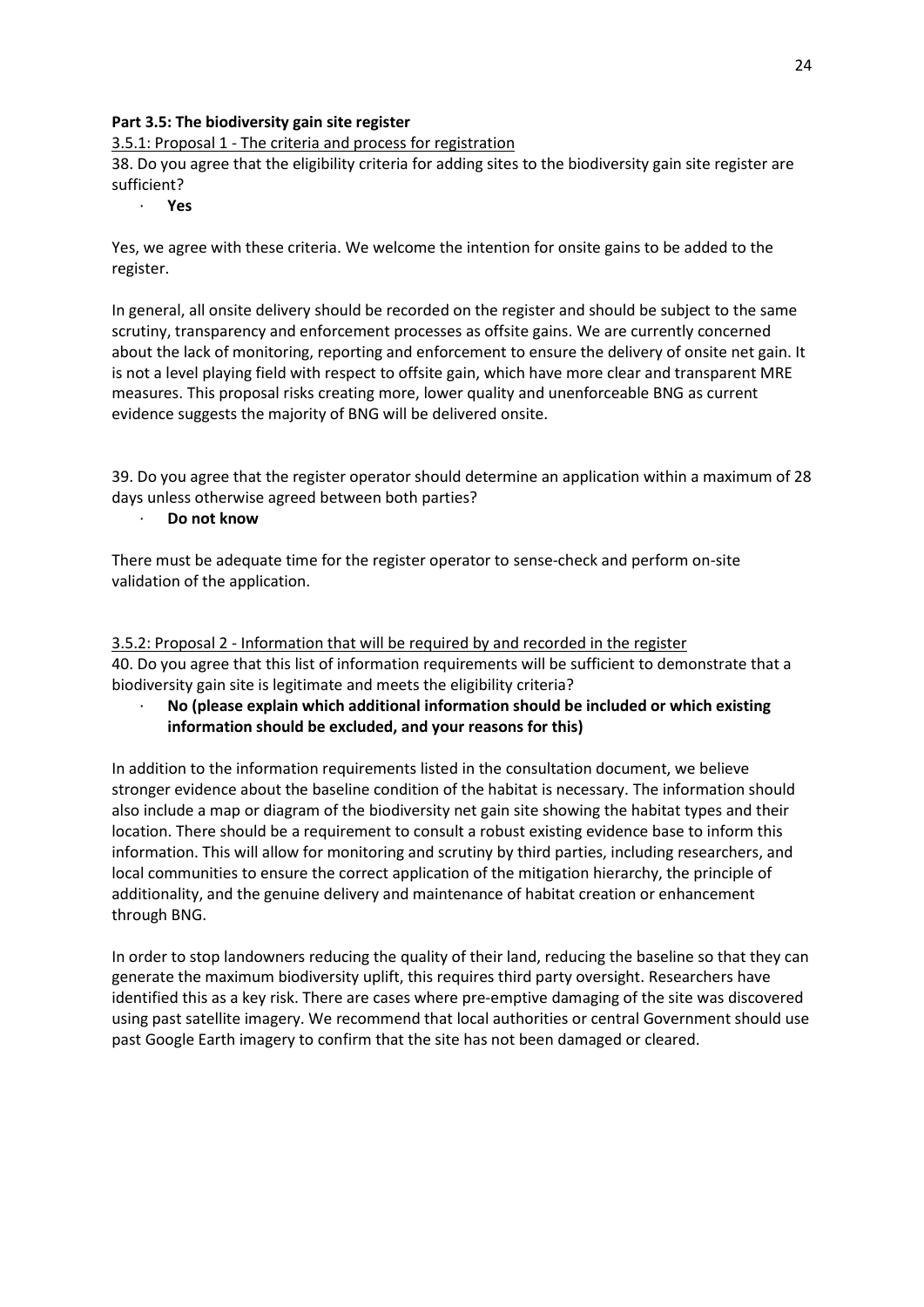41. Do you agree that the UK Government should require a habitat management plan, or outline plan, for habitat enhancement to be included on the register?

· **Yes**

Yes, the UK Government should require a habitat management plan for habitat enhancement to be included on the register. This is important for transparency, as well as to monitor progress against the habitat management plan and ensure delivery of gains.

There should be a level playing field for onsite gains and offsite gains. Onsite gains should be subject to the same scrutiny as offsite gains, by being included in the national register, to be able to demonstrate management and monitoring expertise, and to be subject to external validation.

Providing a Habitat Management Plan on the register is important for transparency, as well as to monitor progress and ensure delivery of biodiversity net gain in the long term. The habitat management and monitoring plan (HMMP) must be clear on the structure of the document and its contents from the outset, and ensure the following are included:

- An overview of the roles and responsibilities, including management period and principal contractor.
- Specification details for that given habitat e.g., wildflower mixes, and should include not just the management but maintenance of the habitat in the long and short term.
- Contractor competencies ensure that those carrying out the habitat management are qualified to do so.
- Cost to ensure the given project can afford the required management and monitoring for the 30-year period minimum. The plan should also include information about the financial risk and back-up plan if the delivery of the BNG scheme fails due to external circumstances, e.g., environmental risk or uncertainty, poor management, bankruptcy of the BNG provider, etc.

3.5.3: Proposal 3 - Application fees and penalties for false and misleading information 42. Do you agree that the UK Government should allow the register operator to:

a) set a fee for registration in line with the principle of cost recovery?

· **Yes**

Yes, we agree with the proposal to allow the register operator to set a fee for registration in line with the principle of cost recovery to ensure the register has the resources to operate effectively.

### b) impose financial penalties for provision of false or misleading information? · **Yes**

Yes, financial penalties will help prevent the provision of false or misleading information. When information demonstrates that the BNG conditions are not met (or where false or misleading information aims to obscure that BNG conditions have not been met), planning permissions should be revoked and there must be an enforcement process or mechanism in place.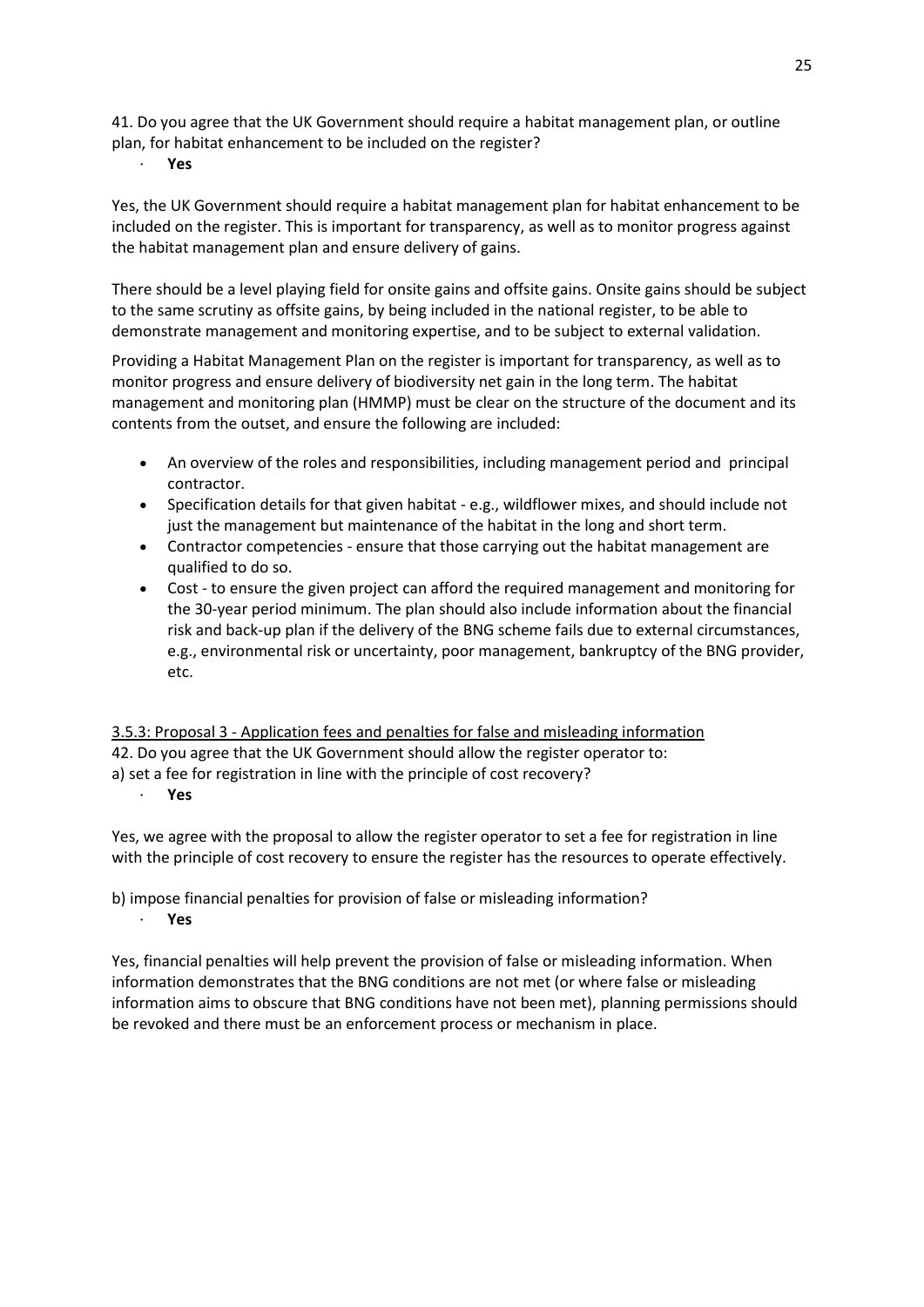3.5.4: Proposal 4 - Appeals against rejection of a biodiversity gain site application or nondetermination of an application by the register operator

43. Do you agree with our proposal to allow applicants to appeal a decision by the register operator where the applicant believes that the registration criteria have not been appropriately applied?

· **Other (please tell us more)**

A less confrontational approach might help to resolve any concerns about the application of registration criteria. This could involve, for example, a consultation with Natural England to discuss the failed application, followed by an amended submission to the register operator.

As a last resort an appeal process may be helpful, but more information and detail about how this would work is needed. An appeal process will need transparency and consistency. It will need to involve the appropriate planning and ecological experts, and there may be a role for external stakeholders. The process should not be able to lead to multiple appeals for the same piece of land.

# **Part 3.6: Additionality**

3.6.1: Proposal 1 - Additionality with respect to wider environmental planning policy and legislation 44. Do you agree with our proposals for additionality with respect to: a) measures delivered within development sites?

· **No (please explain why not)**

No, we do not agree that any measures delivered within development sites, including those delivered as part of a statutory obligation, can be counted towards part of the BNG requirement.

Onsite measures that should be happening anyway under statutory obligation or as part of good design should be happening anyway and therefore will not be additional and be able to be counted towards mandatory BNG.

All onsite delivery should be recorded on the register and should be subject to the same scrutiny, transparency and enforcement processes as offsite gains. We are currently concerned about the lack of monitoring, reporting and enforcement to ensure the delivery of onsite net gain. It is not a level playing field with respect to offsite gain, which have more clear and transparent MRE measures. This proposal risks creating more, lower quality and unenforceable BNG by incentivising developers to deliver BNG onsite.

b) protected species and off-site impacts to protected sites?

# · **No (please explain why not)**

The Government has made clear that biodiversity net gain does not replace statutory obligations with respect to protected species (this should also include priority species, e.g., Section 41 species affected by development) and protected sites. Measures taken to mitigation or compensate for damage to protected species and sites that would have occurred anyway though statutory obligations are not additional and should not count towards BNG.

There are some cases in which measures for species might go beyond statutory requirements and, in these cases, these measures could count towards BNG. For example, if there is an impacted bat roost which, once the statutory processes have been completed, additional habitat provision or restoration takes place, it might be a significant benefit to another roost that forages within this range but for which the roost and immediate surroundings are unaffected.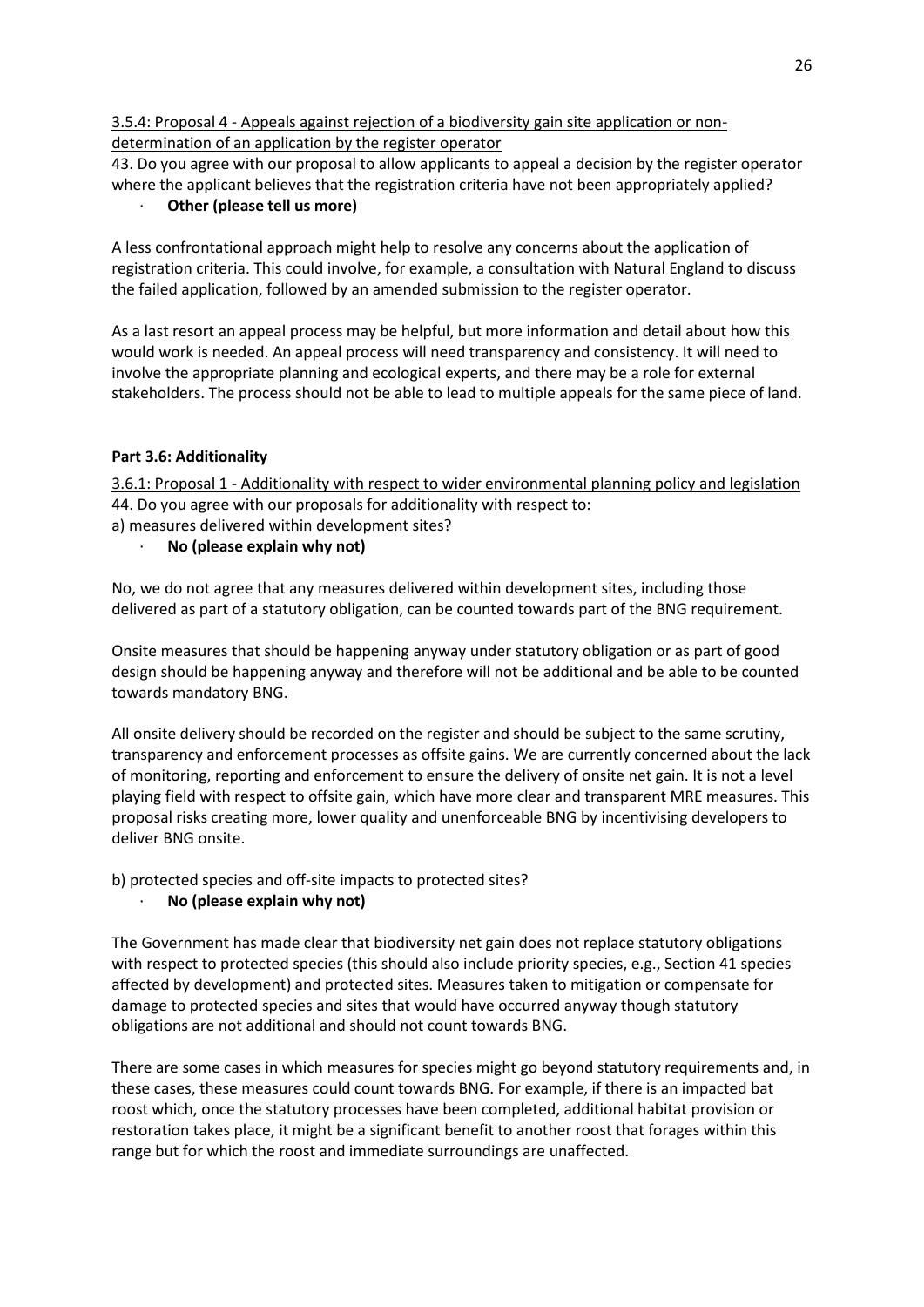Where genuine additionality to compensation and mitigation measures under statutory obligations is demonstrated, BNG that enhances protected species and off-site impacts to protected sites could be included in the BNG calculations on top of the 10% minimum net gain requirement.

We suggest commissioning research into the levels of mitigation and compensation currently provided in order to be more certain that any requirements on additionality are genuinely additional.

# c) on-site impacts on protected sites, and any associated mitigation and compensation? · **Other (please tell us more)**

Development should not occur on protected sites or impact protected sites, it should be steered away from these sites by the avoidance principle of the mitigation hierarchy. Development that impacts the features of a protected site should not be considered to have achieved biodiversity net gain (in the same way as irreplaceable habitats).

Where a development does impact a protected site, we agree with the Government's proposal that the impact should be measured using the biodiversity metric in order to be calculated.

However, as measures taken to mitigate or compensate for damage to protected sites are statutory obligations, they should not contribute to the achievement of BNG. Measures taken to mitigate or compensate for damage to protected sites and species need to be bespoke and should reflect the uniqueness of protect sites and species compared to other habitats and wildlife. To include them within Biodiversity Net Gain would not only reduce additionality with respect to protection for biodiversity, it would suggest that effects on these sites and species are acceptable because of work to achieve biodiversity net gain. This would send a message that these sites and species can be damaged as long as net gain is achieved, effectively reducing their protection.

# d) achievement of River Basin Management Plan Objectives?

### · **No (please explain why not)**

No, we do not agree with the proposal that actions taken for the achievement of River Basin Management Plan Objectives could contribute to the required biodiversity net gain. This is because these plans are a statutory requirement put into place to protect and enhance nature and so should be properly funded. They should not reply on ad-hoc private finance, including BNG, to deliver the RBMP objectives.

# e) the strengthened NERC Act duty on public authorities?

# · **No (please explain why not)**

No, we do not agree with the proposal that actions under the strengthened NERC Act Duty on public authorities could contribute to the required biodiversity net gain. The proposals do not go far enough to ensure transparency such that any units that are sold for BNG are not double counted within an organisation's own biodiversity accounting system. There is also a risk that, over time, resource-depleted public bodies will increasingly become dependent on funds generated through the sale of biodiversity units, and de-prioritise the use of their own statutory funds to address biodiversity issues or obligations. This would result in decreasing the overall (public and private) investment directed towards nature recovery.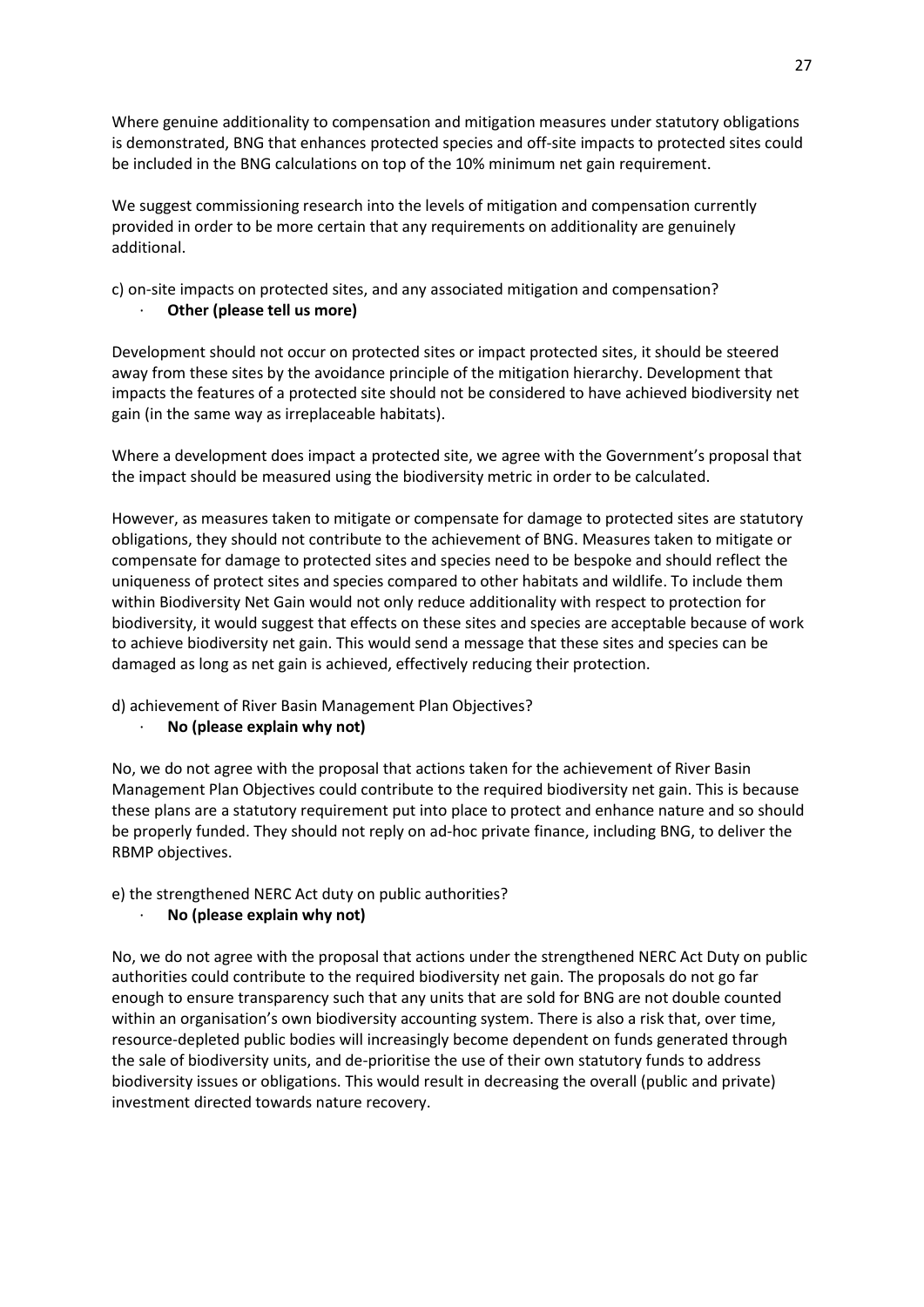# 3.6.2: Proposal 2 - Enhancements in statutory protected sites for nature conservation

45. Do you think that A) the non-designated features or areas of statutory protected sites and/or B) local wildlife sites and local nature reserves, should be eligible for enhancement through biodiversity net gain?

# · **Other (please tell us more)**

We agree with the Government's statement that the biodiversity net gain requirement is additional to any existing legal or policy requirements for statutory protected areas and their features, including restoration and conservation of designated features and the achievement of favourable conservation status and favourable condition. We strongly agree that demonstrating and delivering genuine additionality of BNG measures in protected sites is essential.

In particular, we are concerned that there is a risk of using private finance to meet statutory obligations and goals and reducing or not increasing crucial statutory funding. Sufficient public investment is needed to fulfil statutory obligations, such as improving the condition of statutory protected sites, and meet statutory environmental goals. We cannot and should not rely on private finance through mechanisms such as BNG to bring our statutory sites up to favourable conservation status and favourable condition. There should be transparent and separate accounting processes for statutory funding and private funding, to track government conservation funding separately from funding derived from Biodiversity Net Gain, to ensure that private finance does not lead to reductions in statutory funding.

We agree with the Government's proposals that non-designated features of statutory protected sites should be eligible for enhancement through biodiversity net gain where it is clear that this is additional to, and not a replacement for, public funding to protect designated features and where this enhancement will not interfere or have a negative impact on the designated features or the existing management plan. There should be clear guidelines to ensure additionality and to ensure any enhancements to non-designated features undertaken through BNG are consistent with existing site management plans to protect designated features.

For Local Nature Reserves, Biodiversity Net Gain should not be used to fund ongoing restoration or management for these sites. However, it could be used to fund the expansion of a nature reserve, by buying low quality adjacent land and delivering biodiversity net gain, with the land itself then being incorporated into the reserve.

For Local Wildlife Sites, Biodiversity Net Gain should not be delivered on Local Wildlife Sites that are in good condition and where there are existing commitments, duties or requirements to manage them for nature. On privately owned Local Wildlife Sites in poor condition, where there is no other feasible way of securing conservation management, Biodiversity Net Gain could be delivered on these sites.

46. Do you agree that the enhancement of habitats, including designated features, within statutory protected sites should be allowed in the coastal, intertidal and marine environment as defined above?

**· Yes**

The biodiversity net gain requirement is and should be additional to any existing legal or policy requirements for statutory protected sites and their features. Biodiversity net gain should not replace proper public funding for protecting, maintaining and improving statutory sites. We cannot and should not rely on private finance through mechanisms such as BNG to bring our statutory sites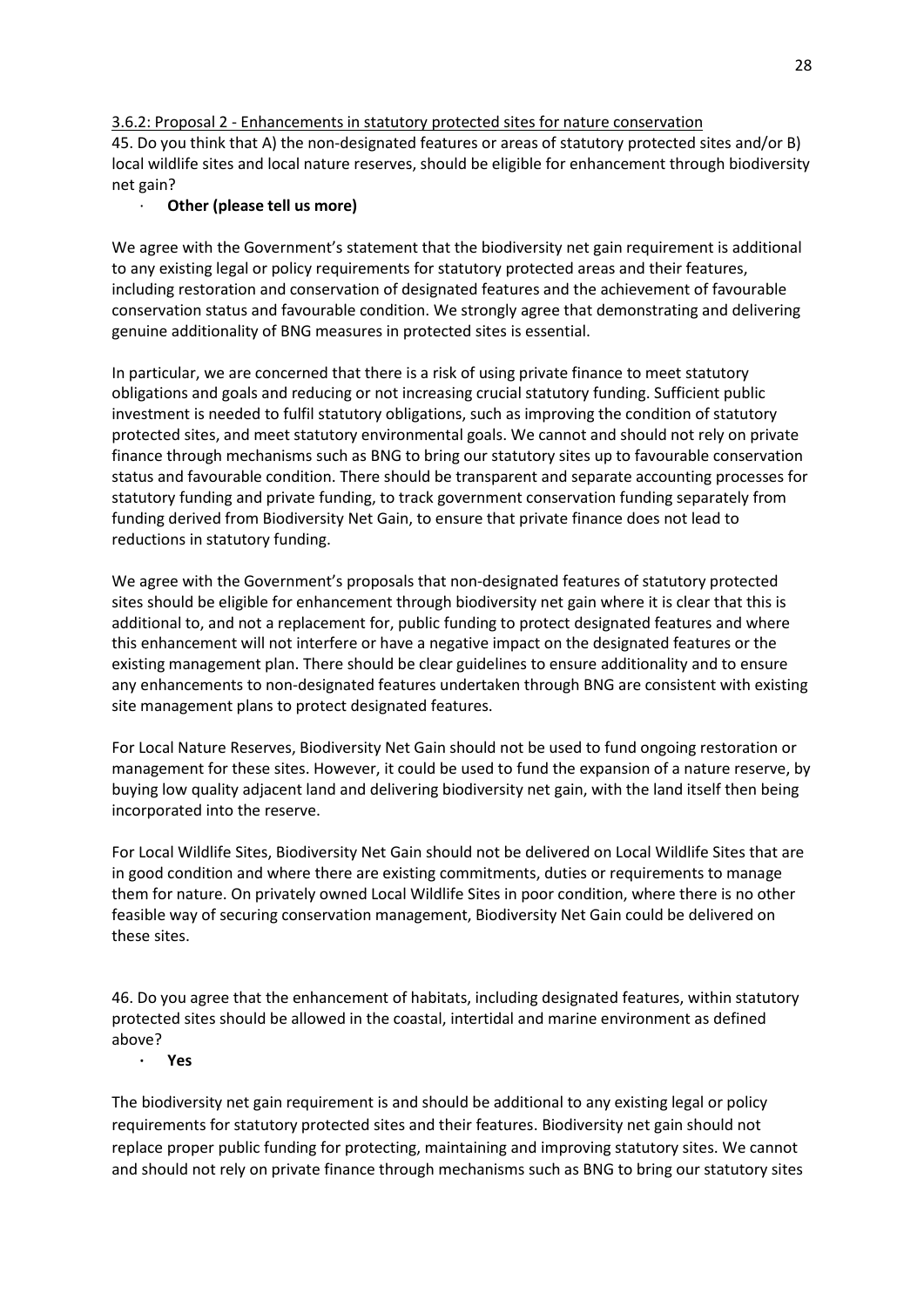up to favourable conservation status and favourable condition. There should be transparent and separate accounting processes for statutory funding and private funding for statutory sites, to track government conservation funding separately from funding derived from Biodiversity Net Gain, to ensure that private finance does not lead to reductions in statutory funding.

However, in the intertidal area, a large proportion of this zone is designated. This mean that most development in this zone will impact on statutory sites and there are fewer opportunities to deliver net gain outside these areas. As well, even if there is a requirement to develop and implement a management plan and intertidal designated sites can be in unfavourable condition or declining condition due to a range of offsite impacts that the landowner has no control over. Thus in the intertidal zone, non-designated and designated features of protected sites should be eligible for enhancement through biodiversity net gain where it is clear that this is additional to, and not a replacement for, public funding. Any enhancement undertaken for biodiversity net gain should be consistent with existing site management plans to protect designated features.

The marine environment may also require a different approach, but we strongly recommend that this approach should be further consulted on.

#### 3.6.3: Proposal 3 - Stacking of payments for environmental services

47. Do you agree with our proposed approach to combining payments for biodiversity units with other payments for environmental services from the same parcel of land?

· **No (please explain why not)**

We are concerned about the risks of achieving true additionality through stacking and therefore do not agree with the approach set out in the consultation document to combining payments for biodiversity units with other payments for environmental services from the same parcel of land.

Combining environmental payments on one piece of land allows multiple streams of revenue on one parcel of land in order to deliver multiple benefits. It provides incentives to landowners to pursue good land management for nature and funds important nature restoration projects that may not have been pursued with just one income stream.

Environmental credits which are not additional (e.g., those that would have occurred anyway under BNG) can be actively damaging if they are registered as 'offsets' by a polluter, even though the damage they have done has not been compensated for. This risk of 'asymmetrical accounting' on the offset and impact side could enable overall net environmental damage. Biodiversity Net Gain itself is already an offset-type credit, compensating for environmental damage done elsewhere, and it is also implicitly bundled, as the BNG metric accounts for the habitat impact of the project which is a proxy for the wider environmental harm of the development (potentially including species loss, water pollution). So it is not appropriate to stack BNG with other offset or compensatory environmental service payments, such as carbon offset credits.

However, with the right advice, transparency and accounting, if demonstrated to provide genuine additionality, stacking could take place where only one payment represents an offset (to avoid the hidden harm problem) and the other provides verifiable additional public benefit. Our position is that, in principle, BNG could be stacked with other environmental service payments for habitat restoration, nature-based removals, and other management measures that are not being used to compensate for damage elsewhere, such as Environmental Land Management scheme payments and non-offset carbon credits.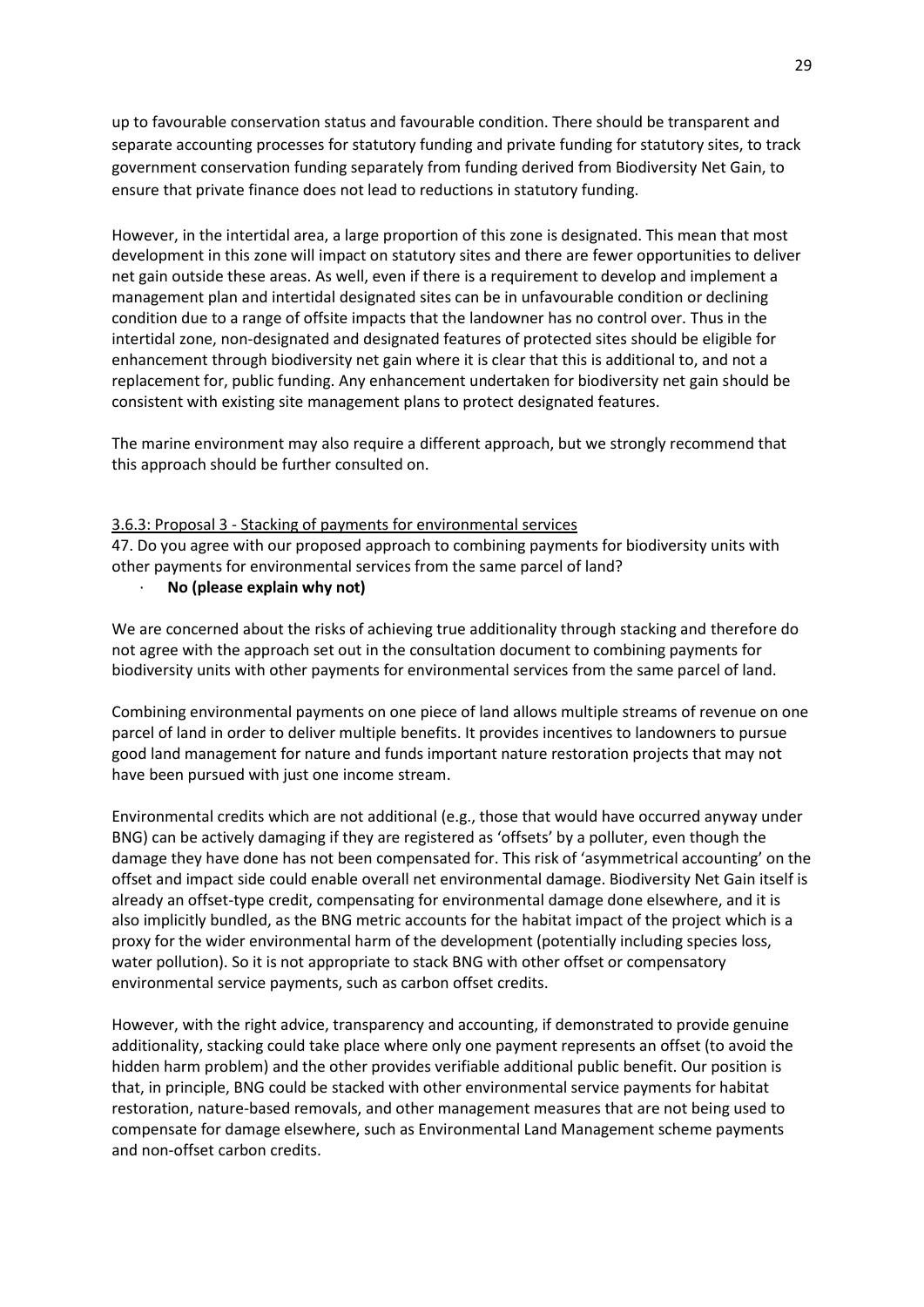While we believe that stacking of BNG with other non-compensatory environmental service payments is acceptable, there are several concerns with the practicalities of stacking. The evidence shows that, in reality, stacking environmental payments is very challenging to demonstrate and rarely leads to additional benefits. The risk of stacking is that the same land could be paid for environmental credits but delivers no or very small additional environmental improvements. For example, it should not be possible to stack biodiversity uplift credits on top of biodiversity net gain. At worst, other environmental services could be in conflict with biodiversity outcomes. For example, woodland carbon code funding should not be stacked on top of peatland code funding

Clear and robust guidance will be needed on baselines, what constitutes additional outcomes between BNG, ELM, and other non-compensatory environmental service payments that could be stacked, and monitoring and how to demonstrate additionality. Many environmental service payments already have robust approaches to additionality that should not be undermined by the BNG approach. For example, habitat creation or restoration required via planning permission is not eligible to be sold as a carbon unit certified by the Woodland Carbon Code as it is rightly considered not to be additional.

Bundling, an alternative arrangement to stacking where a single buyer purchases the full suite of biodiversity units and ecosystem service credits generated by a site as a single 'bundle', should be considered by the Government as an approach that could help ensure additionality and transparency for effective monitoring and enforcement.

There are also concerns about a lack of robust and transparent accounting. If the registers or systems of different environmental services are not joined up and transparent, there risks double payments to one piece of land for the same measures. In any decision about combining payments from biodiversity units with other payments from environmental services on the same piece of land, a comprehensive and transparent registry system, map and accounting system, that can account for multiple types of credits is fundamental.

We welcome the suggestion in the consultation that the approach to stacking would be reviewed after three years in order to evaluate its effectiveness and correct any failing policies.

#### **Part 3.7: Statutory biodiversity credits**

3.7.1: Proposal 1 - Use of statutory biodiversity credits

3.7.2: Proposal 2 - Credit price and sales

48. Are these proposals for statutory biodiversity credits sufficient to:

a) ensure, when supported by suitable guidance, that they are only used by developers as a last resort?

#### · **No (please explain why not)**

There are significant risks to statutory credits as a mechanism to meet the BNG requirement where BNG is not actually deliverable. If it is too easy to access credits, it risks undermining the effectiveness of the BNG policy as a whole. In areas of high land value, having statutory credits too easily available runs the risk of leading to all developments opting for statutory credits and creating whole areas diminished for wildlife. If there are statutory credits, the system must ensure that these are a last resort for developers by pricing statutory credits significantly above market value and ensure the administrative requirements are not simpler than those of registering offsite gains.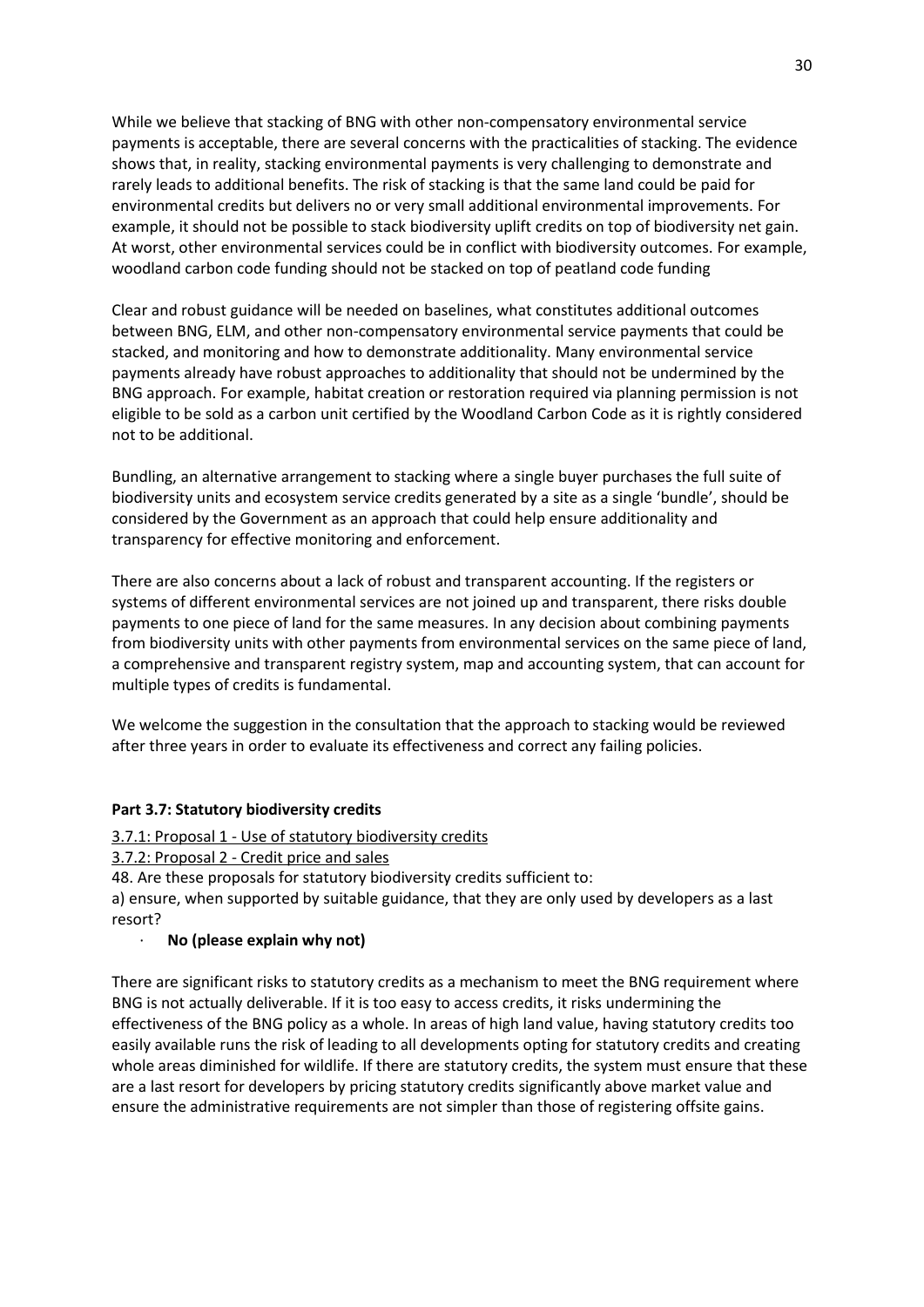To avoid perverse incentives, the local off-site system should be made more attractive than the use of biodiversity credits, for example through an easier system to register for off-site gains than the process used to register biodiversity credits.

b) mitigate the market risk associated with the sale of statutory biodiversity credits by the UK Government?

# · **Other (please tell us more)**

Statutory credits should not be the easiest or cheapest option, they should be priced significantly above market value to ensure they are a last resort for developers.

To avoid perverse incentives, the local off-site system should be made more attractive than the use of biodiversity credits, for example through an easier system to register for off-site gains than the process used to register biodiversity credits.

49. Do you think there are any alternatives to our preferred approach to credit sales, such as those outlined above, which could be more effective at supporting the market while also providing a last resort option for developers?

No reply.

50. Do the principles for how we will set, and review credit price cover the relevant considerations? · **No (if not, what further considerations should be included?)**

It is essential for the effectiveness of the BNG policy to ensure that the price of statutory credits is very unattractive to developers so that there is a strong incentive to look at local options and delivery of net gain first.

Therefore we disagree with the consultation document's principle for statutory credits to be 'costeffective for developers' – this should not be a priority for the credit price review.

# 3.7.3: Proposal 3 - Credit investment

51. Do you agree with the proposed principles for credit investment?

· **No (please explain why not)**

There are useful criteria on alignment with Local Nature Recovery Strategies, underpinning with robust ecological criteria and meeting the same standards as other biodiversity gains.

Credit investment should be mapped to a strategic plan, taking into account the Nature Recovery Network and wider government nature restoration policies. In general, credit investment should seek to maximize co-benefits, such as tackling flooding through nature-based solutions, delivering carbon storage, improving water quality through the creation of habitats which manage pollutants naturally, and improving human health and wellbeing through the creation of natural blue and green spaces.

However, these criteria must be strengthened and added to in order to support a robust and effective BNG system. Credits should go above the minimum standards, for example, being secured for longer than just 30 years.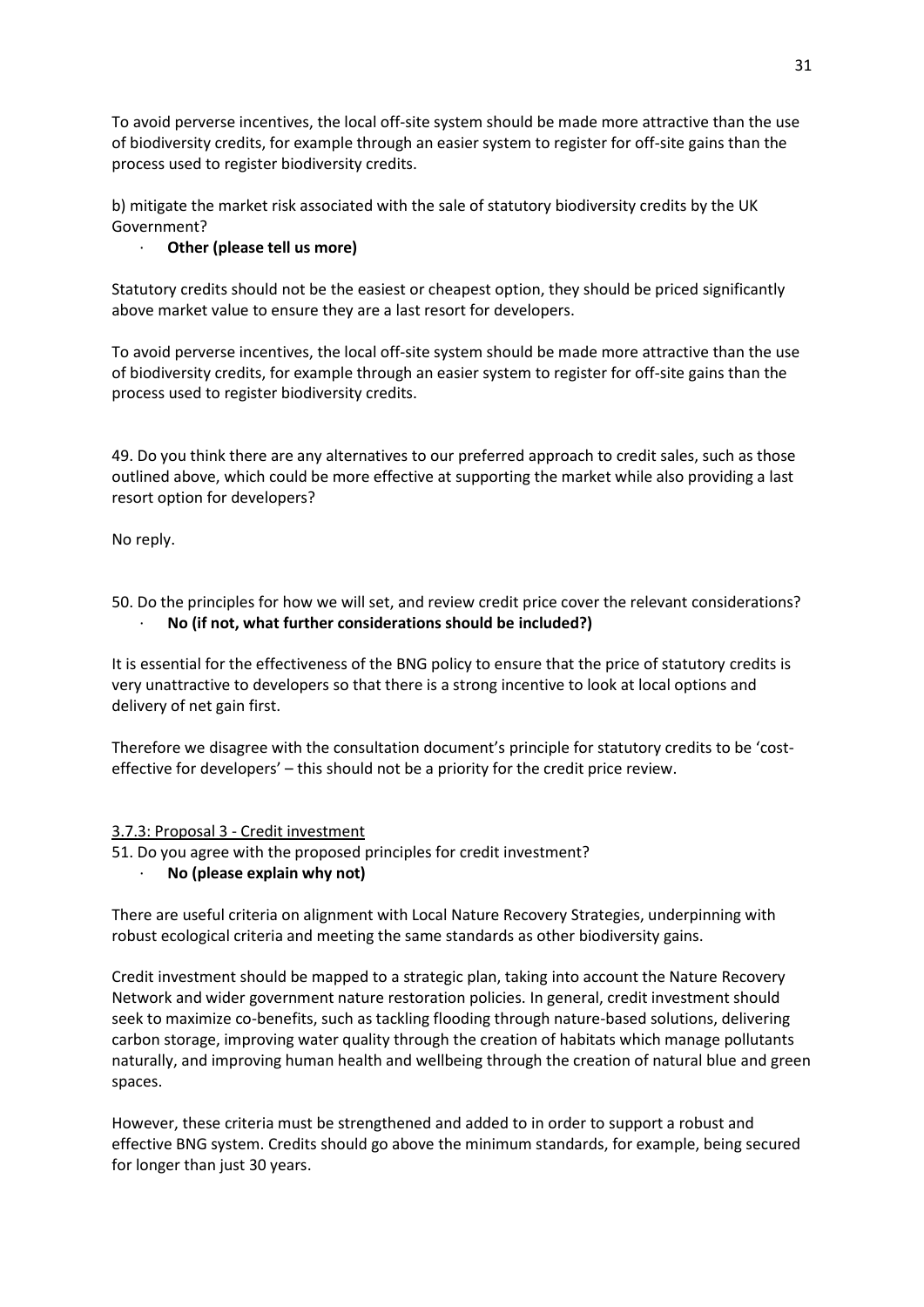In addition, the credit system should include information about the type of habitat lost and the type of habitat which is being created as part of net gain, in order to ensure transparency. We suggest that Defra outline how projects will be identified for investment and criteria to demonstrate how additionality will be ensured.

## **Part 3.8: Reporting, evaluation, and monitoring**

### 3.8.1: At a project level

52. Do the above project-level management, monitoring, enforcement, and reporting proposals seem sufficient, achievable, and not overly burdensome on practitioners, developers, or planning authorities?

# · **No, not sufficient**

We are concerned that the monitoring, reporting and enforcement requirements, in particular for onsite delivery of BNG, but also offsite gains, are not sufficient to ensure genuine gains are being delivered over the long-term. Monitoring requirements must be clear, transparent, ongoing and demonstrate a genuine cumulative net biodiversity gain over the full 30-year period against a genuine baseline.

Currently, onsite gains have no monitoring or reporting requirements. Government needs to get the governance right: onsite and offsite gains should be monitored to the same standard, a stronger level than is currently proposed.

Offsite gains are proposed to be monitored through self-reporting by landowners, which will not ensure the right expertise, training and transparency in monitoring and reporting. There should be a requirement for the scrutiny of onsite and offsite gains by ecological experts through the local planning authority to monitor and report on the delivery of offsite gains. Onsite gains must be added to the register. Local planning authorities should be required, supported by sufficient resources ringfenced for the delivery of BNG and ecological expertise, to monitor and scrutinise onsite gains over the full obligation period (30 years). The scrutiny of reports in a planning authority must be done by trained ecologists.

Also, any breach of the planning condition of BNG is practically unenforceable by the local planning authority. Current requirements on LPAs only allow them to consider enforcement action where there is a 'serious harm to local public amenity' – this current requirement is likely not to be applied to enforcement action against a lack of monitoring, reporting or delivery of BNG. The Government should introduce an enforcement mechanism for local planning authorities if promised onsite or offsite gains are not delivered, for example, LPA guidance could make it clear that this includes the delivery and maintenance of BNG.

We agree with the proposal in the consultation for a requirement to share biodiversity gain plan and monitoring report data with local environmental record centres (LERCs). As well as an obligation to submit to long-term repositories like LERCs, there should be a requirement for these data to be in national standards and formats to ensure they are FAIR (findable, accessible, interoperable and reusable). This will improve transparency and scrutiny and contribute to the overall environmental information base.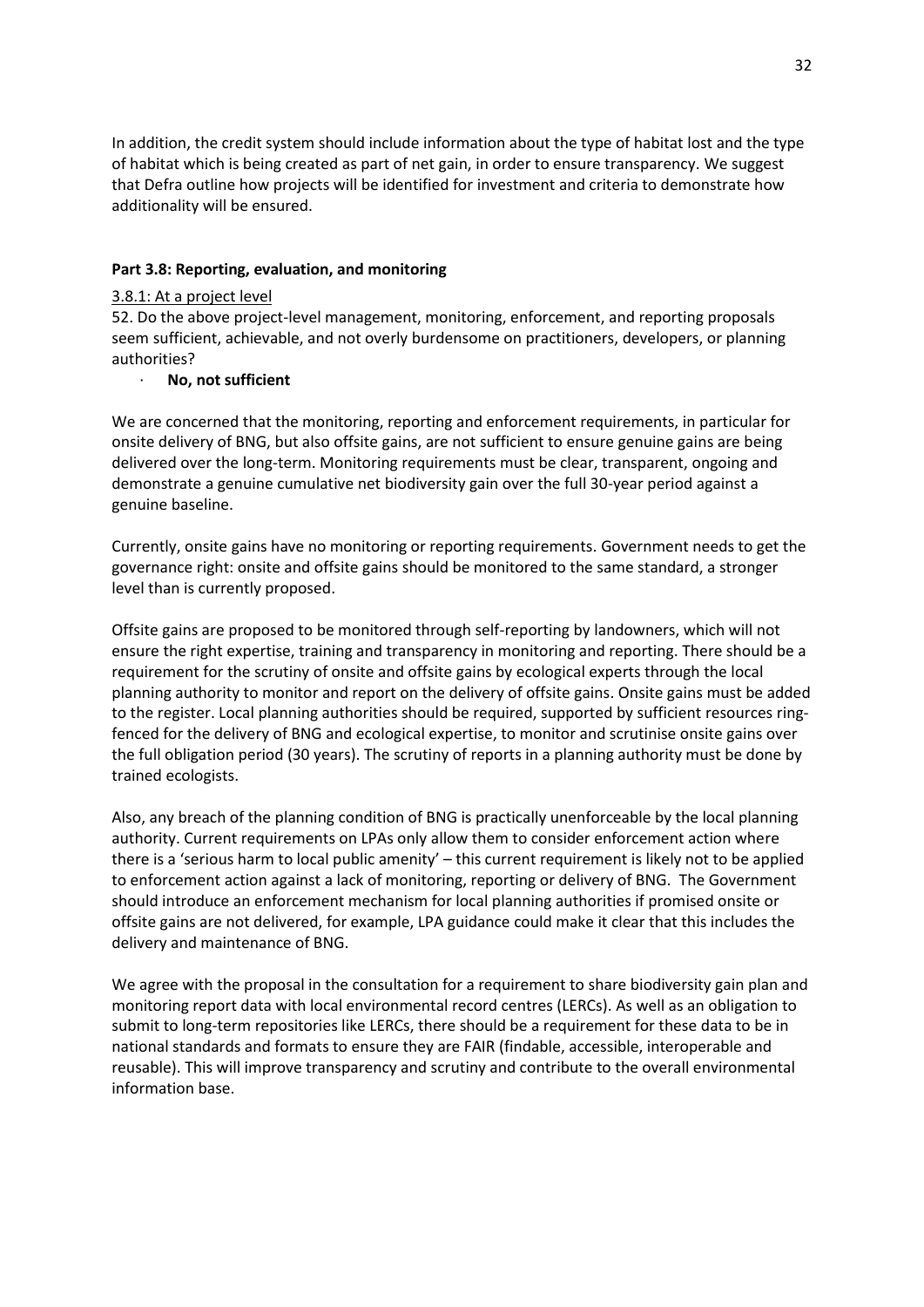53. Do you think earned recognition has potential to help focus enforcement and scrutiny of biodiversity net gain assessments, reporting and monitoring?

· **Other**

Self-reporting by or earned recognition for a developer or an offsite BNG provider is not sufficient to ensure BNG outcomes. Third party expert monitoring and reporting, as well as scrutiny and enforcement is necessary.

Accreditation is essential in ensuring the third party body has the expertise and experience to carry out BNG monitoring and reporting. While we do not support earned recognition for a developer or biodiversity net gain offsite provider, there may be a role for earned recognition for another recognised and accredited third party body to carry out BNG assessments, reporting and monitoring. We would be keen to discuss any earned recognition proposals with Defra at an early stage.

### 3.8.2: At a policy level

54. Do the above proposals for policy-level reporting, evaluation and enforcement seem sufficient and achievable?

#### · **No (if not, how could they be improved?)**

There is not yet sufficient detail on the proposals to assess whether the policy-level reporting, evaluation and enforcement will be sufficient to ensure the success of the BNG policy as well as evaluate BNG's contribution (among other tools and mechanisms to drive better environmental outcomes) to the achievement of other ambitions, such as the objectives in the 25 Year Environment Plan and the species abundance target in the Environment Act.

In the early years of BNG, more regular assessment of the policy will be required in order to address any issues at an early stage.

Further detail is needed on who will be responsible for this policy level monitoring, and what will happen if Local Planning Authorities fail to deliver BNG requirements.

In order to effectively monitor the overall success of the policy, onsite enhancements will need to be clearly recorded and registered, particularly as research has found that the vast majority of early delivery of BNG was delivered onsite.

As well as monitoring conservation outcomes, a key part of policy monitoring should be around uptake, compliance, and enforcement. We suggest a requirement for LPAs to supply information about how many enforcement actions were taken against projects that fail BNG monitoring and delivery requirements.

In addition, core statutory nature funding should be accounted for separately from funding derived from Biodiversity Net Gain, in order to ensure transparency and so that core statutory funding is not being displaced by private investment, rendering biodiversity net gains not additional and undermining the whole system and ecological outcomes.

55. Considering the data requirements set out above and in greater detail in Annex C: a) is there any additional data that you think should be included in the Biodiversity Reports? · **Yes (please describe the data and explain the reasons for your view)**

Yes, Link believes there are several additional data that should be included in the Biodiversity Reports, including: